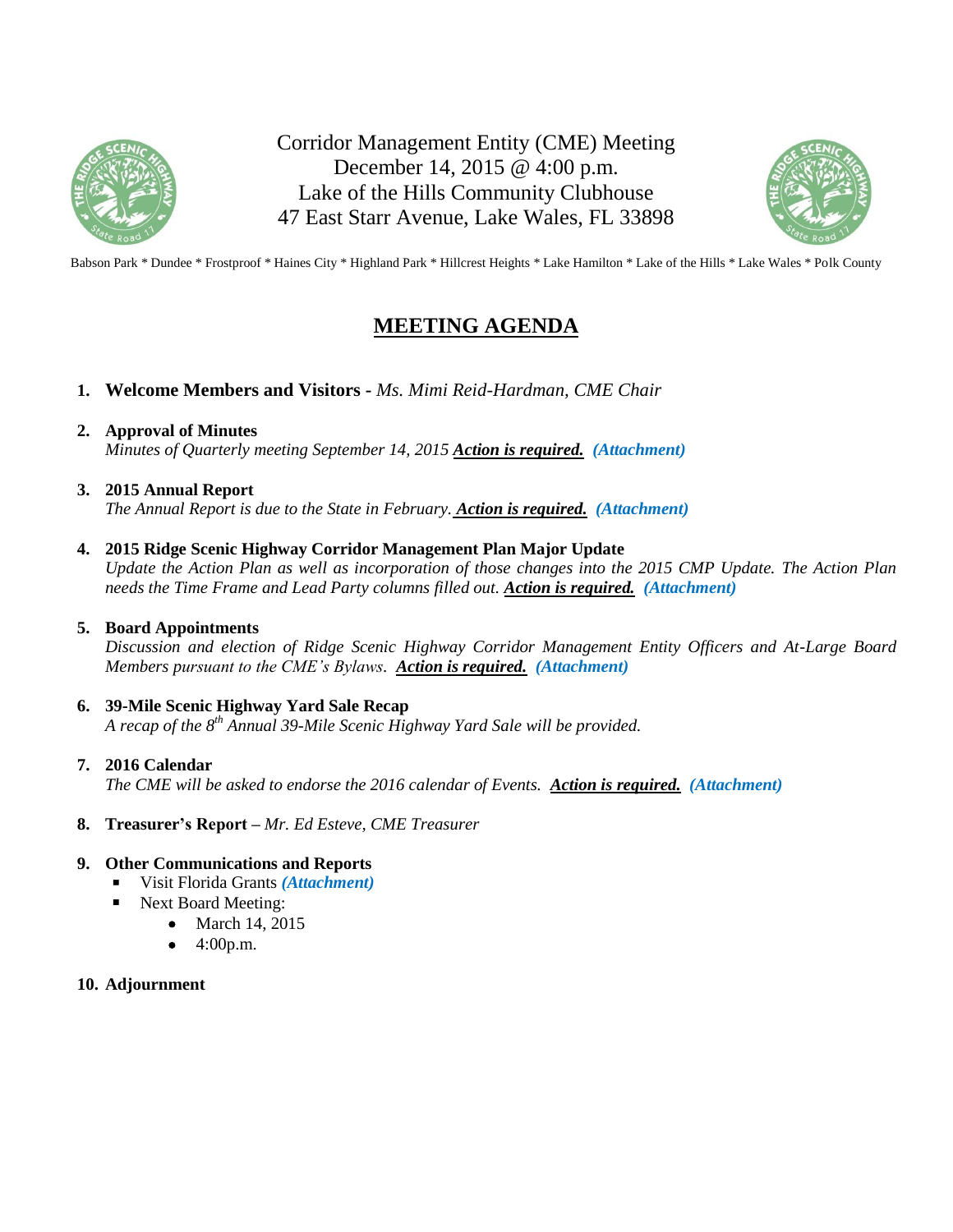

Corridor Management Entity (CME) Meeting September 14, 2015 @ 4:00 p.m. Lake of the Hills Community Clubhouse 47 East Starr Avenue, Lake Wales, FL 33898



Babson Park \* Dundee \* Frostproof \* Haines City \* Highland Park \* Hillcrest Heights \* Lake Hamilton \* Lake of the Hills \* Lake Wales \* Polk County

# **MEETING MINUTES**

#### **Members Present:**

Eugene Fultz, Lake Wales Nancy Hicks, Dundee Chamber of Commerce Mimi Hardman, Lake Wales Monica Pierce, Lake Wales Depot Museum Jonnie Powell, Lake of the Hills Martin Sullivan, Frostproof Doug Leonard, Lake Hamilton Steven Glenn, Town of Dundee

Ed Esteve, Lake of the Hills

**Staff Present:** Russ Miller, FDOT District 1 Mike Palozzi, FDOT Scenic Highway Program Curtis Knowles, Polk TPO

**Public Present:** Carol Cablese, Town of Dundee Resident

- **1. Call to Order:** The meeting was called to order at 4:01pm by Ed Esteve, Treasurer, who declared a quorum, and invited those present to introduce themselves.
- **2. Approval of Minutes:** Ed moved approval of the minutes of June 8, 2015 and seconded by Mimi. Motioned carried.
- **3. 2015 Ridge Scenic Highway Corridor Management Plan Major Update:** This item will be tabled till the next meeting when the Plan can be updated based on the discussion at the meeting and guidance by Mike and Russ. This included updating the Action Plan section to include the next 18 months – two years. Moved by Ed and seconded by Martin. Motioned carried.
- **4. Board Appointments:** The Tourism At-Large membership change included adding Nancy as Member. Moved by Doug and seconded by Mimi. Motioned carried.
- **5. 2015 Action Plan Priorities:** This item will be tabled till the next meeting where it can be updated to include people who are assigned to complete the task by a certain time. Moved by Mimi and seconded by Martin. Motioned carried.
- **6. Treasurer's Report:** Ed provided \$581.05 was in the checking account.
- **7. Other Communications and Reports:** The next Board Meeting will be on December 14, 2015, at 4:00p.m., Lake of the Hills Community Clubhouse, 47 East Starr Avenue, Lake Wales.

The 39-Mile Scenic Highway Yard Sale will be on November 7, 2015 from 8:00am – 2:00pm

**8. Adjournment:** The meeting concluded at 5:30pm.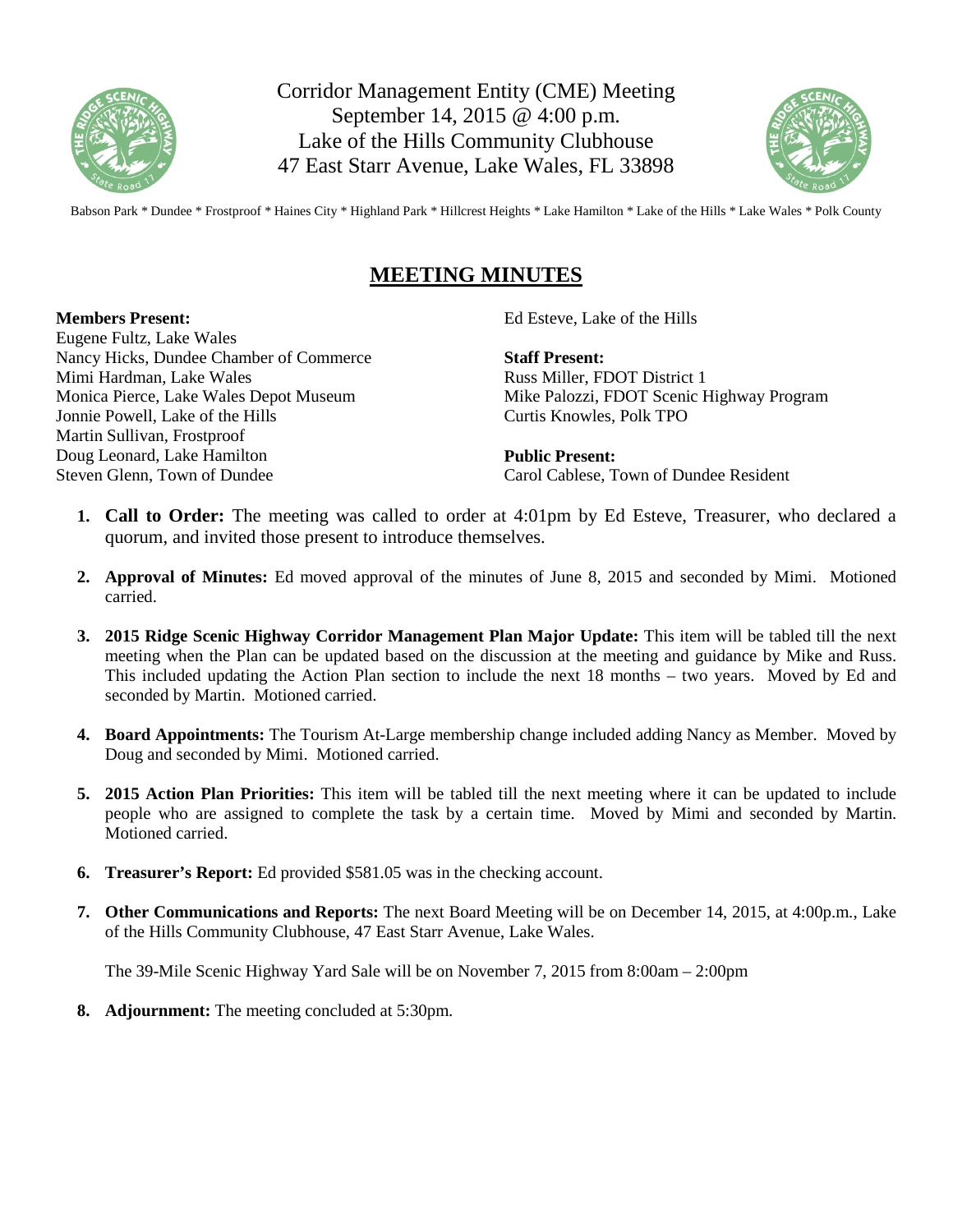

**Scenic Highway: The Ridge Scenic Highway Form Completed by: Curtis Knowles, Polk TPO Email address: [curtisknowles@polk-county.net](mailto:curtisknowles@polk-county.net) Telephone number: 863.534.6491**

# **Section 1: Completed Projects**

# **Did your byway organization complete one or more projects in 2015?**

 **Yes –** If more than one project was completed in 2015, make a blank copy of Section 1 starting at "Completed Project #1." Paste this blank copy into the report below Project #1 and change the project number for each subsequent completed project.

**No**

# **Completed Project #1**

- **1. Project Name: 39-Mile Scenic Highway Yard Sale**
- **2. Category/Type (highlight one category that best describes the project):**
	- **Physical or built** scenic pull-out, landscaping, wayfinding signage, interpretive panels/kiosks, visitor center, etc.
	- **Planning** CMP update, interpretive, marketing, wayfinding, master plan, etc.
	- **Organizational Development** fundraising plan, strategic plan or retreat, accreditation, etc.
	- **Program – cell phone app, website, beach cleanup, map, Kids Ocean Day, etc.**

#### **3. Project Cost**

| Government Grant(s) (federal, state, or local)                        | \$0       |
|-----------------------------------------------------------------------|-----------|
| <b>Private</b> (individual donations, business sponsors, foundations, | \$0       |
| special events, membership)                                           |           |
| <b>Earned Income</b> (merchandise sales, fees for programs, etc.)     | $\zeta$ 0 |
| In-kind value                                                         | \$0       |
| Total Cost   \$0                                                      |           |

# **4. Project Dates:**

- **a. Start Date** (can be prior to 2015): **11/2015**
- **b. Completion Date** (must be in 2015)**: 11/2015 (The event was held on November 7, 2015)**
- **5. Project Lead**

**Did the byway organization lead the project (obtained/helped obtain funding, managed project, etc.)? Yes or No (highlight a response).** We used a committee to develop the event.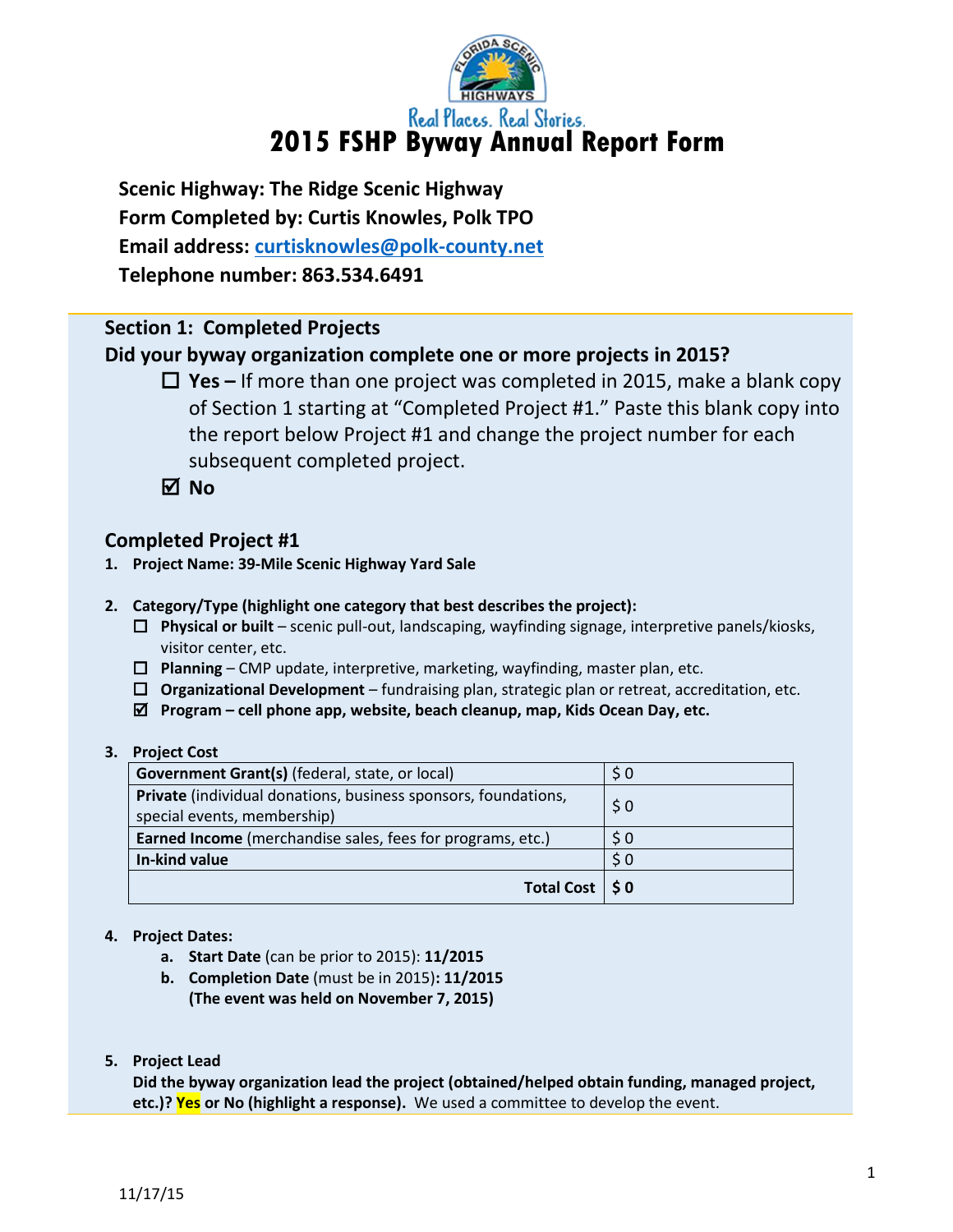

**If No, please indicate the project lead and describe the role the byway organization played:** 

## **6. Description of the project (this description should include all information needed to develop a 2-3 paragraph article about the project):**

The Ridge Scenic Highway CME's 39-Mile Scenic Highway Yard Sale celebrated its eight year on November 7, 2015 beginning at 8 AM and lasting till 2 PM. The event spanned from Frostproof to Haines City, going through six historic communities. This year's event attracted thousands of enthusiastic pickers and a diverse selection of sellers and goods this year.

This year the yard sale was a joint partnership between the City of Haines City, Town of Lake Hamilton, Town of Dundee, Dundee Area Chamber of Commerce, Lake of the Hills Community, City of Lake Wales, Lake Wales Depot Museum, City of Frostproof, and the Frostproof Chamber of Commerce.

The 39-Mile Scenic Highway Yard Sale had it all: local raw honey, refurbished and repurposed wood work, antiques (from glassware to jewelry), countless collectibles, appliances, electronics, old records, clothing (from vintage to today), linens, pictures and paintings from local artists, local groups and organizations selling items and food for their annual fundraising needs. Of course, there was plenty of good food along the route to keep our pickers and sellers going, like local restaurants hosting specials during breakfast, lunch, and dinner. If you didn't visit the local restaurants there were many vendors along the way that sold grilled and fried chicken, barbecue ribs, boiled peanuts, hotdogs, homemade desserts, all of which can all be washed down with homemade lemonade!

The CME choose the 39-Mile Scenic Highway Yard Sale event to bring people to the area, promote the Scenic Highway, and bring economic opportunities along the corridor. The CME also uses this event to generate income to pay for the incorporation fees and website domain and hosting.

The project costs and revenues:

Sponsorship: \$300 Earned Income: \$1,075 Total Income: \$1,375

In-Kind Value: \$620 Organization Costs: \$111 Total Costs: \$731

**7. Lessons learned from the project:** What worked well? What would you do differently? What elements were critical to success?

The coordination of the local governments and community supporters. This was the first year in many where patrons of the 39-Mile Scenic Highway Yard Sale could shop truly from Haines City to Frostproof and in between.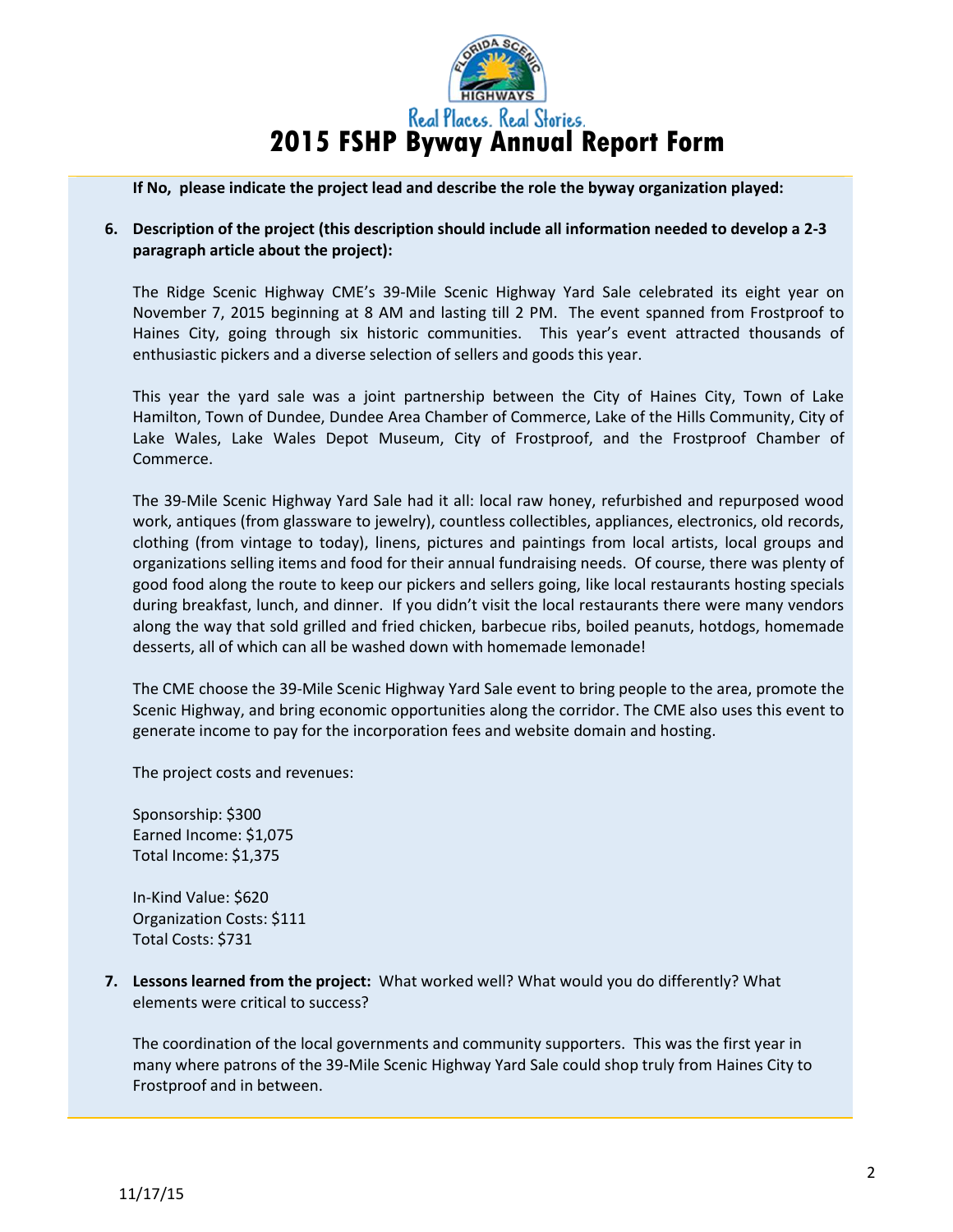

The CME would form the Yard Sale Committee sooner to do a better job at incorporating local business, churches and groups into the sale along the corridor. Beginning the process sooner would allow earlier notification for sponsorship and advertising. The committee also indicated an online registration and payment process will make a smoother event in the years to come.

The success to this year was the Yard Sale Committee established, while late in the process, the group worked well together to produce one of the most successful yard sales the CME has hosted.

**8. Project impact**: What is known about the economic, quality of life, and/or environmental impacts of the project?

The economic impact, while hard to measure, was great. We estimate around 5,000 people attend the event. This is based on estimating the number of visitors at some locations. The event attracts people from all over Polk County and beyond. Many of those shopping the corridor also eat at the local restaurants, get gas, stay at the hotels, and shop at the business along the corridor and local downtowns. Many local businesses indicate this event helps to sale a lot of their products and brings back people from year to year to their establishment.

We posted information about the event on Facebook. The top 5 posts from September to December were about the 39-Mile Scenic Highway Yard Sale with a total reach of 9,552 people.

**9. Byway goals addressed**: What planning goals are addressed by the project?

Increase Education and Publicize Corridor Story

#### **10. Please list and describe the role of all project partners:**

This year the yard sale was a joint partnership between the City of Haines City, Town of Lake Hamilton, Town of Dundee, Dundee Area Chamber of Commerce, Lake of the Hills Community, City of Lake Wales, Lake Wales Depot Museum, City of Frostproof, and the Frostproof Chamber of Commerce. Each partner sold t-shirts at the six official locations.

Monetary sponsors: Town of Lake Hamilton Lake of the Hills Community Club City of Haines City

Printed Event Flyers: Dundee Chamber of Commerce City of Lake Wales Town of Dundee The Ridge Scenic Highway CME

Printed Local Signs: Lake Hamilton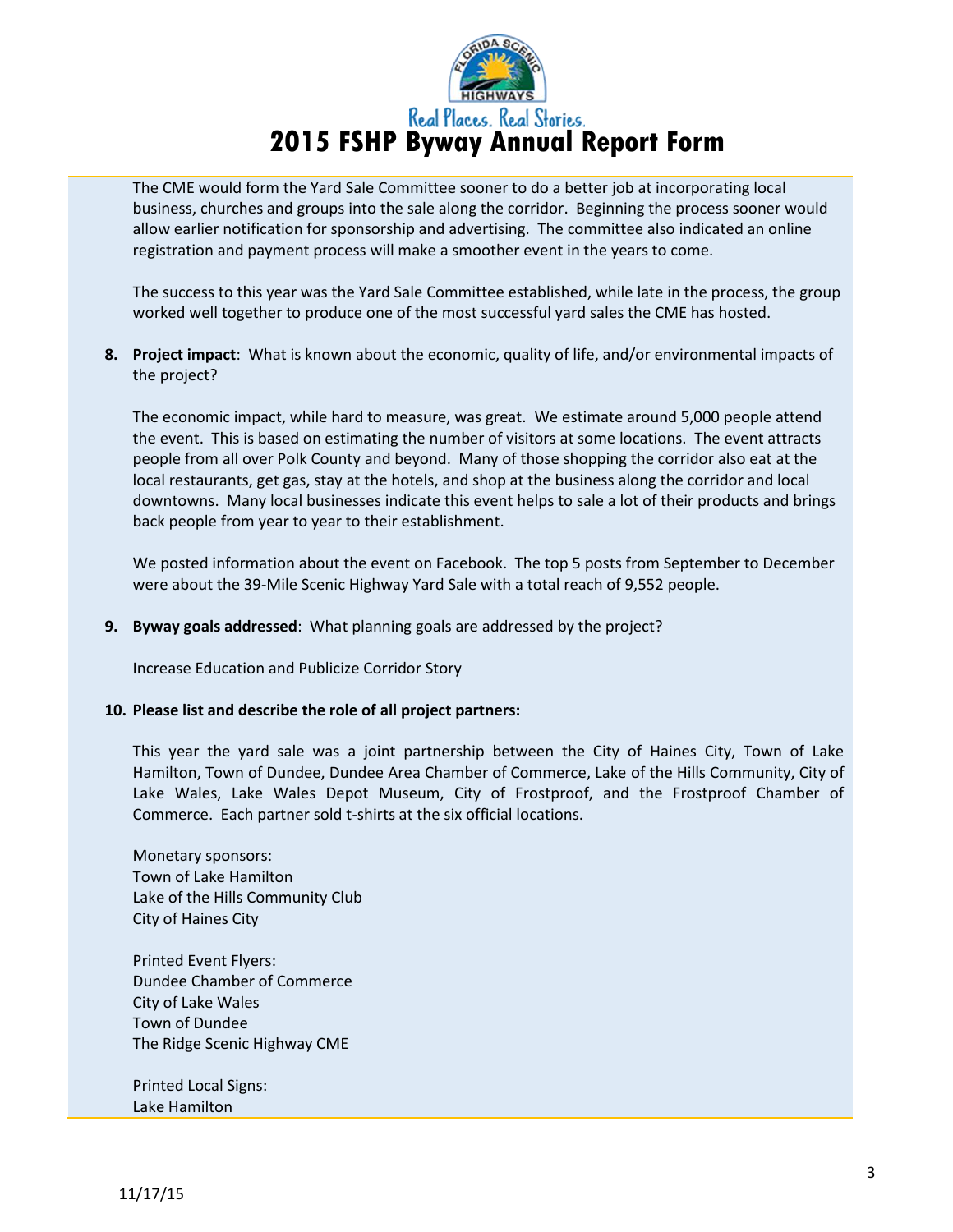

Printed Local Banner: Dundee Area Chamber of Commerce

Closed Local Street to host official location: Frostproof

Official Location (large group of sellers for the area): Haines City – Lake Eva Banquet Hall Parking Lot Lake Hamilton – Area around Baseball Field Dundee - Dundee Area Chamber of Commerce Building Lake of the Hills – Lake of the Hills Community Clubhouse Lake Wales – Trail Head area at City Public Works Building Frostproof – Downtown E Wall Street

Photos of Event: Patrons Polk TPO

Facebook Postings: Patrons Polk TPO Frostproof Chamber of Commerce

# *Please email 3-5 high-resolution photos of each project that the FSHP has permission to include in Program publications.*

# **Section 2: Other Accomplishments and Ongoing Projects**

**1.** Please describe any other noteworthy accomplishments from 2015 not included in the Completed Projects section. Also discuss any ongoing projects that were not completed in 2015.

The CME maintains a website and Facebook page. **<http://www.ridgescenichighway.com/> <https://www.facebook.com/TheRidgeScenicHighway>**

Upon the launch of the website last year, it was just discovered the analytics was not activated. We will have more information about our website next year.

Last year the CME has used Facebook extensively. The CME used social media as an opportunity to reach the general public, organizations, and governments. This is an easy way to communicate information to the masses about the Ridge Scenic Highway and its many unique features that make it a Scenic Highway. We also use this opportunity to communicate information about our local governments and communities whether it is an event going on or a job opening in the city. We also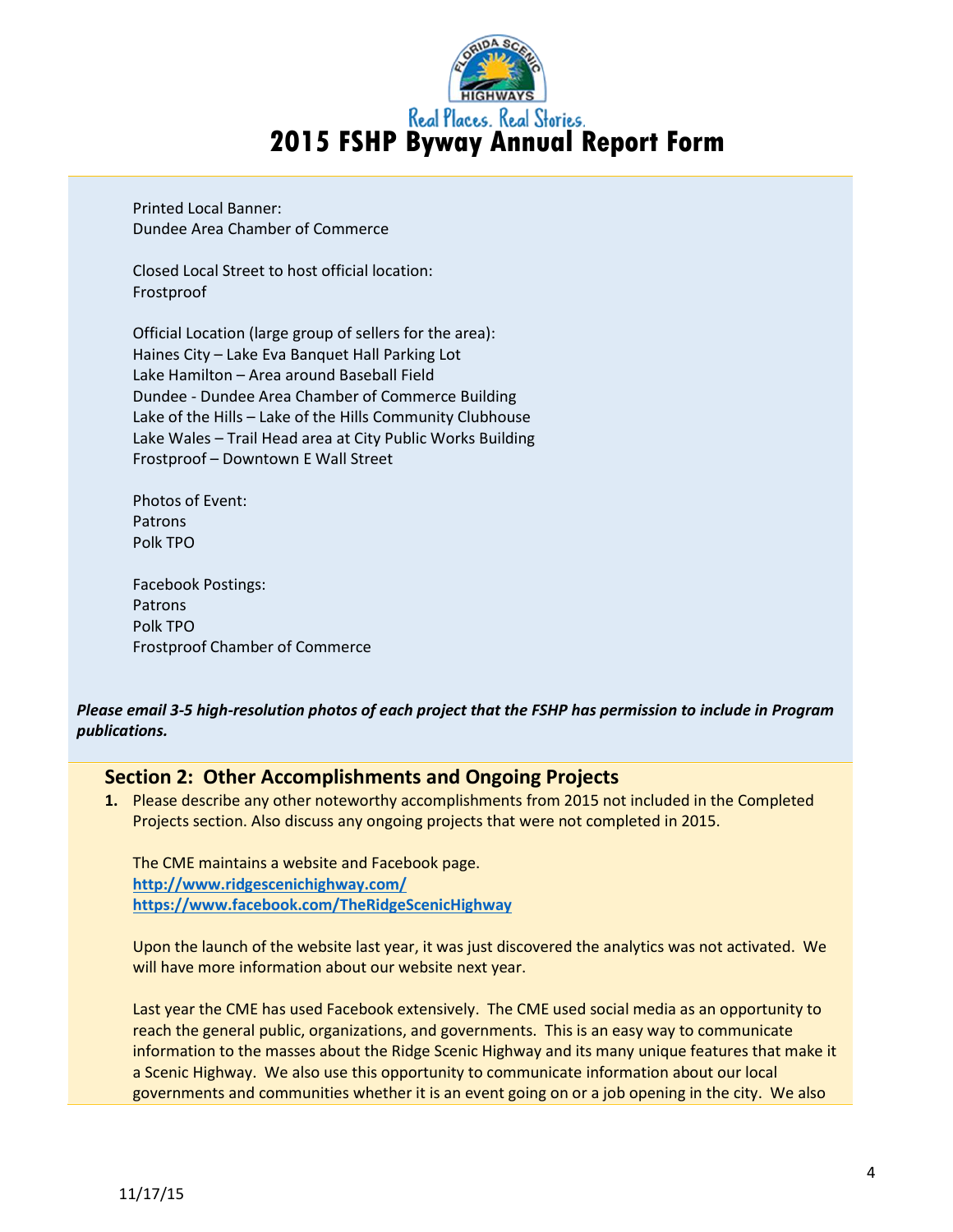

**2015 FSHP Byway Annual Report Form** 

like to communicate information about local businesses like their specials or sales. Here are a few stats from Facebook:

- As of January 1, 2015 the Facebook account had 211 likes, as of December 9, 2015 we have 391 likes, a 54% increase.
- Fans of our Facebook come from all over the world: USA, Germany, Morocco and United Kingdom.
- Our top 5 cities our fans have listed they live in include: Winter Haven, Lake Wales, Lakeland, Frostproof, and Babson Park all in Florida.
- Twenty percent of the fans are Women aged 45-54.
- From January 1 December 9 we have reached an average of 116 people, while last year we averaged 6 over the same period.

# **Section 3: Previously Completed Projects and Byway Resources**

- 1. Please describe the significant benefits or positive impacts from projects completed prior to 2015. Name the project and summarize any impacts or measures of success in all areas below that apply:
	- a. Economic:
	- b. Quality of life:
	- c. Environmental:
	- d. Other:
- **2.** Please describe any damages or threats to resources (i.e., resources that contributed to the scenic highway designation) that occurred in 2015:

# **Section 4: Public Participation & Partnerships**

1. Describe how byway stakeholders (residents, business owners, local government officials, and partners) were routinely updated about the scenic highway in 2015.

The CME Board had 4 quarterly meetings throughout the year. We post information periodically on our Facebook Page (**<https://www.facebook.com/TheRidgeScenicHighway>**). We also update our webpage throughout the year with a varied of information (**[http://www.ridgescenichighway.com\)](http://www.ridgescenichighway.com/)** including pictures, events, board meeting agendas and meeting packets.

2. Are there issues or concerns regarding the scenic highway in corridor communities?

None

3. How are new byway organization members, leaders, and volunteers recruited?

This year we gained a replacement of our FDOT Scenic Highway District Coordinator. We have filled the following positions in our At-Large positions for Tourism and Agriculture. These positions have been vacant for a few years.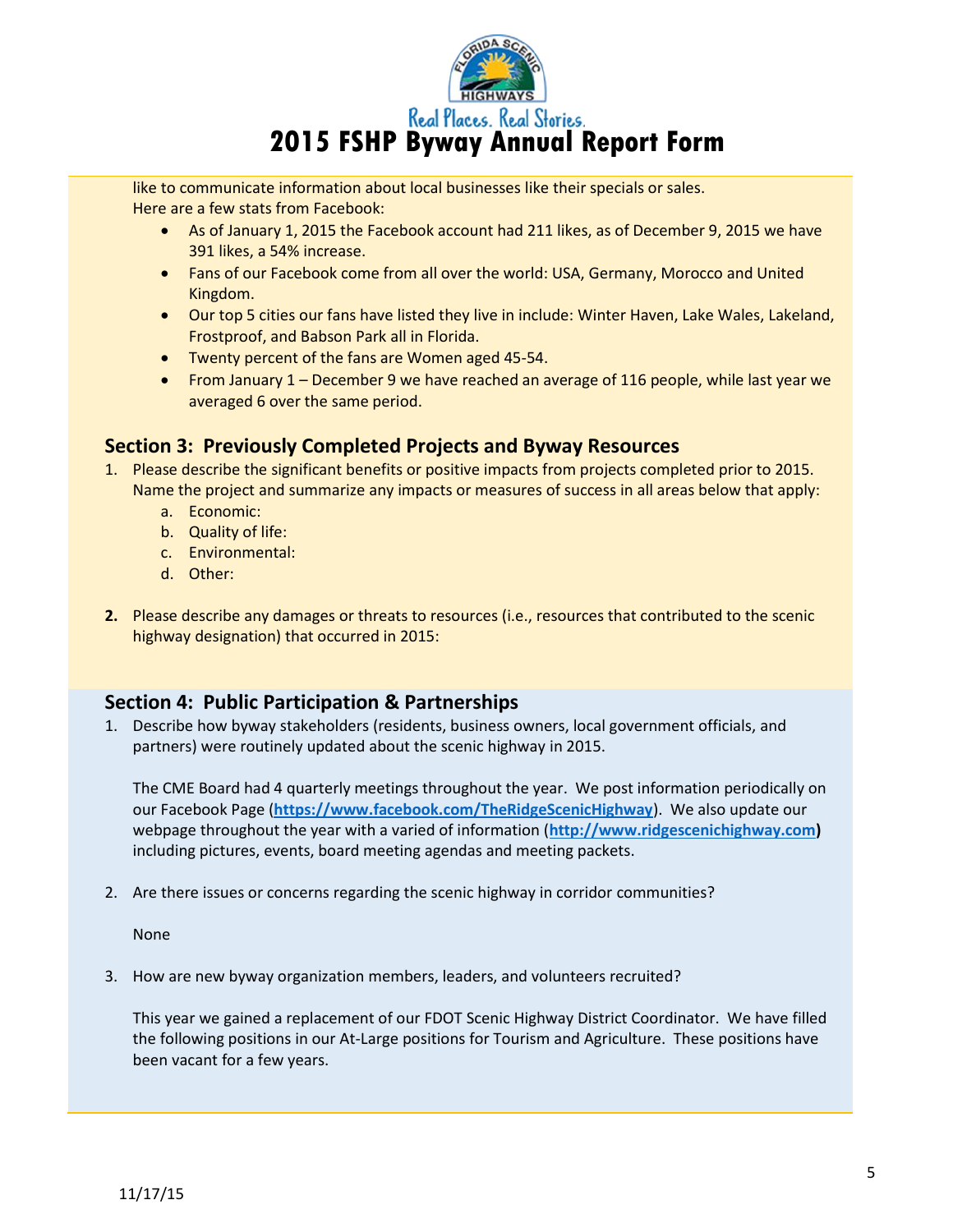

4. Is there evidence that more stakeholders are involved/interested in and/or aware of the scenic highway (more people receiving newsletter, attending meetings, volunteering, etc.)?

Our Facebook likes have gone up significantly (see Section 2), while it is hard to tell if this made an impact on awareness. We like to think it has made an impact on the knowledge of the Ridge Scenic Highway. We were able to get support for a committee of people to coordinate the 39-Mile Scenic Highway Yard Sale this year. These were individuals not on our Board and are new to the Scenic Highway group.

5. With how many stakeholders does the byway organization routinely communicate (meeting notices, newsletters, etc.)?

The quarterly board meeting notice goes out to 44 people. We have about 13 people show up for the quarterly meetings.

6. Describe how the byway organization assisted its partners in 2015.

The CME did not join up with any organizations this year. We have shared other organizations information on Facebook. We choose to do this, because we were trying to establish a connection with them before we ask to join in their efforts or ask them to join our efforts. We are also focusing on trying to reach out to more people in an effort to gain members to our organization.

# **Section 5: Funding**

- 1. Does your byway organization have an annual budget? (highlight a response)
	- Yes Please email as an attachment to **[wanda.maloney@floridascenichighways.com](mailto:wanda.maloney@floridascenichighways.com)**

| <b>Government Grant(s)</b> (federal, state, or local)                 |  |
|-----------------------------------------------------------------------|--|
| <b>Private</b> (individual donations, business sponsors, foundations, |  |
| special events, membership)                                           |  |
| <b>Earned Income</b> (merchandise sales, fees for programs, etc.)     |  |
| In-kind value                                                         |  |
| <b>Total Funding   <math>\frac{2}{3}</math></b>                       |  |
|                                                                       |  |

No – Please provide the following revenue information for 2015:

- 2. Please describe your outstanding funding needs in the following categories:
	- a. Project(s) or program(s) that lack funding:
	- b. Total amount of funding needed (in dollars rounded to nearest \$100):
	- c. Potential sources of funding identified:
- 3. Please list potential funding sources being pursued (if not identified above).
- 4. Please describe the organization's challenges to obtaining funding.
- 5. Please describe your funding success stories from 2015. For example: a successful fundraising event or identifying a new source of funding.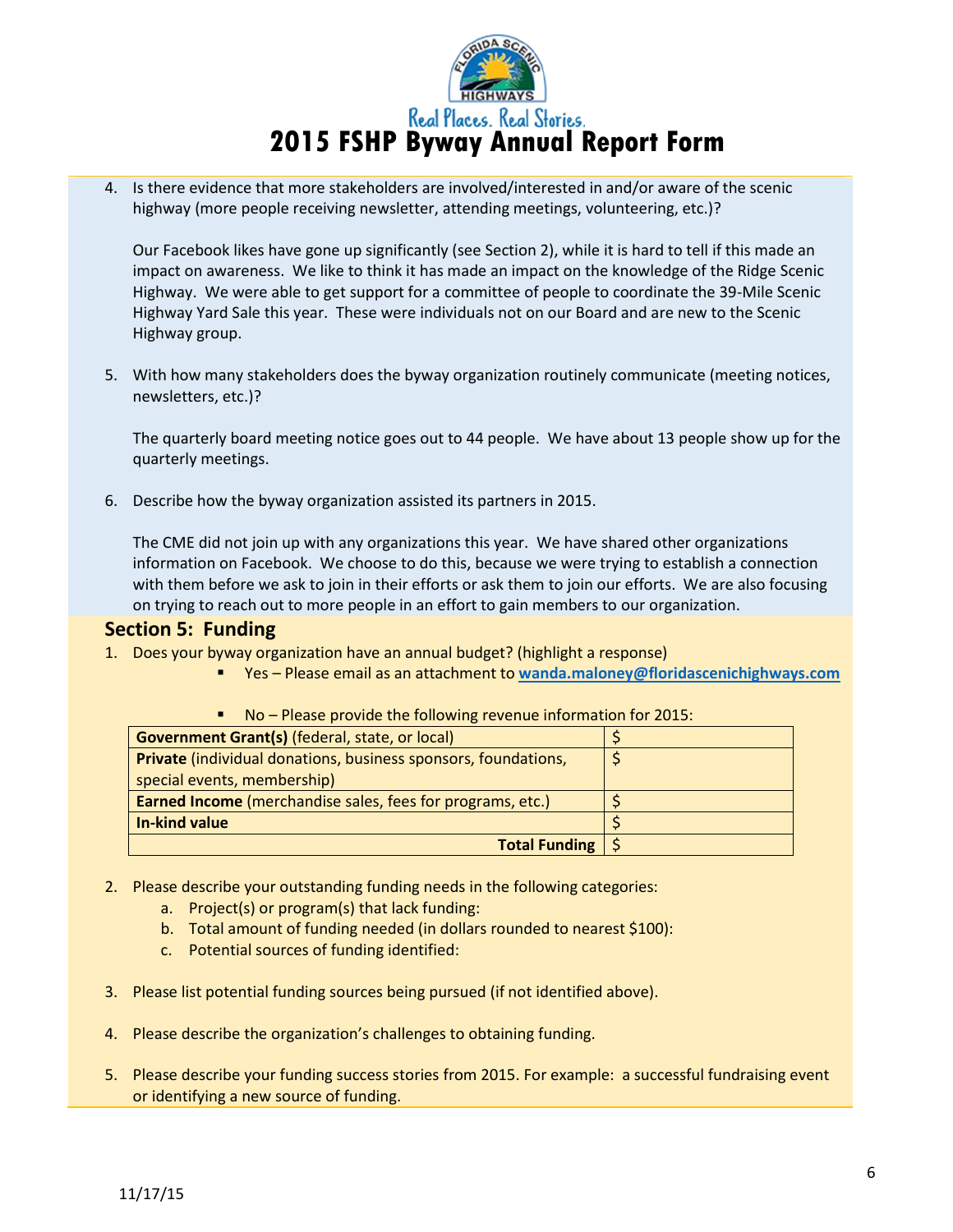

# **Section 6: Marketing**

1. Describe the marketing methods used (website, brochure, festival booths, advertisements, social media, etc.) in 2015 for the scenic highway and the effectiveness of each.

We have a Facebook account and website (see Section 2 for more details).

2. What was the total amount spent on marketing?

\$163.99 Website hosting and domain name

3. What were the sources of revenue for marketing?

39-Mile Scenic Highway Yard Sale booth rental sales

4. Please list the social media accounts active for the byway along with the number of followers for each (Facebook, Twitter, YouTube, Pinterest, Instagram, etc.):

Facebook Page (**<https://www.facebook.com/TheRidgeScenicHighway>**)

5. Describe any local tourism trends based on available data (number of tourists increasing, new local/regional economic impact data, etc.).

Do not have this information available.

6. Has the impact of the scenic highway on local tourism trends been identified in any way? If so, please describe.

Not directly. We have had local business talk about people coming back to their business after they visited during the annual 39-Mile Scenic Highway Yard Sale event.

7. Please describe how the byway organization is working with local tourism agencies.

The CME is working with the local Chamber of Commerce along the corridor to include them into the Board as members or as committee members. We added Dundee Chamber of Commerce as a member for the At-Large Tourism member. We have both Dundee and Frostproof Area Chamber of Commerce to the Yard sale committee. This year we reached out to Visit Central Florida, our County's local tourism office to assist in communicating information about the 39-Mile Scenic Highway Yard Sale event. They have not only posted our event on their webpage but have shared the event with their Facebook followers.

# **Section 7: Byway Organization**

1. What is the organization's current structure (nonprofit, informal citizen group, etc.)?

We are an incorporated Florida not-for-profit corporation effective June 4, 2008.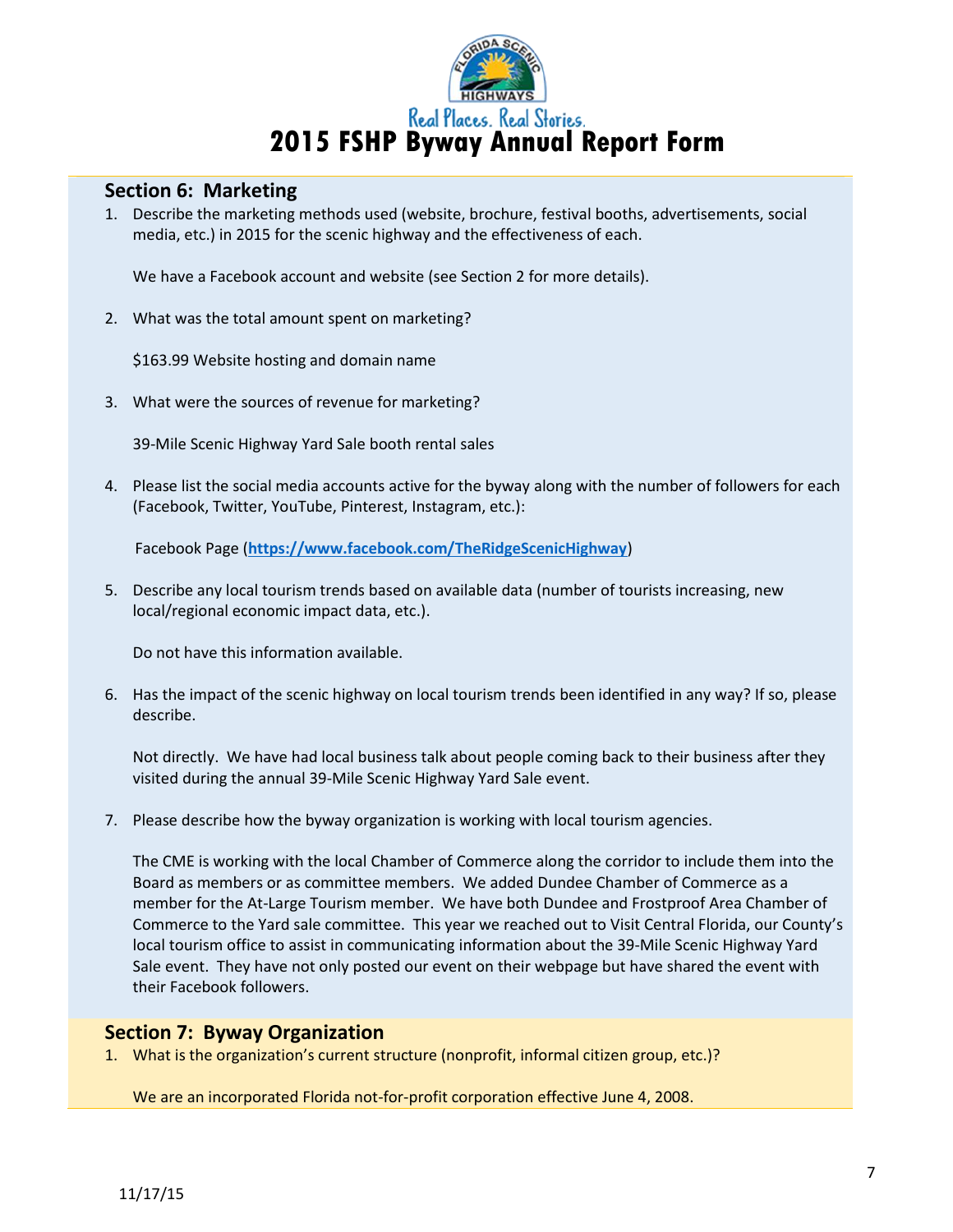

Our CME Board is made of a member an alternate where available for the following jurisdictions: Dundee, Frostproof, Haines City, Unincorporated Babson Park, Unincorporated Lake of the Hills, Lake Wales, Highland Park, Hillcrest Heights, Lake Hamilton, Polk County Board of County Commissioners, Polk Transportation Planning Organization. We currently have vacancies in Dundee, Babson Park, Lake Wales, Highland Park, Hillcrest Heights, Polk County Board of County Commissioners and the Polk Transportation Planning Organization.

We have seven At-Large positions: Agriculture, Tourism, Cultural, Historical, Commercial/Developer, Environmental and Educational. We have members for Agriculture, Tourism, and Historical. All positions do not have a co-member to support their member.

We have a President, Vice President, Secretary and Treasurer positions to the Board.

We also have the Polk TPO and FDOT as technical experts to the Board.

2. In what organizational development activities did the byway organization engage this year (training, evaluation/assessment, accreditation, strategic planning, etc.)?

At our December meeting the Board updated their Corridor Management Plan for 2015.

3. What are the organization's greatest challenges (recruiting new members, getting the work done, obtaining funding, etc.)?

Recruiting new members has been a challenge for the group. Although this year we have begun a positive swing towards attracting new members to the Board or to our Yard Sale Committee. We have not pursued any additional projects outside of the 39-Mile Scenic Highway Yard Sale, due to the low number of members.

# **Section 8: Final Comments**

1. Please list any other significant accomplishments or activities that have not been captured in this report.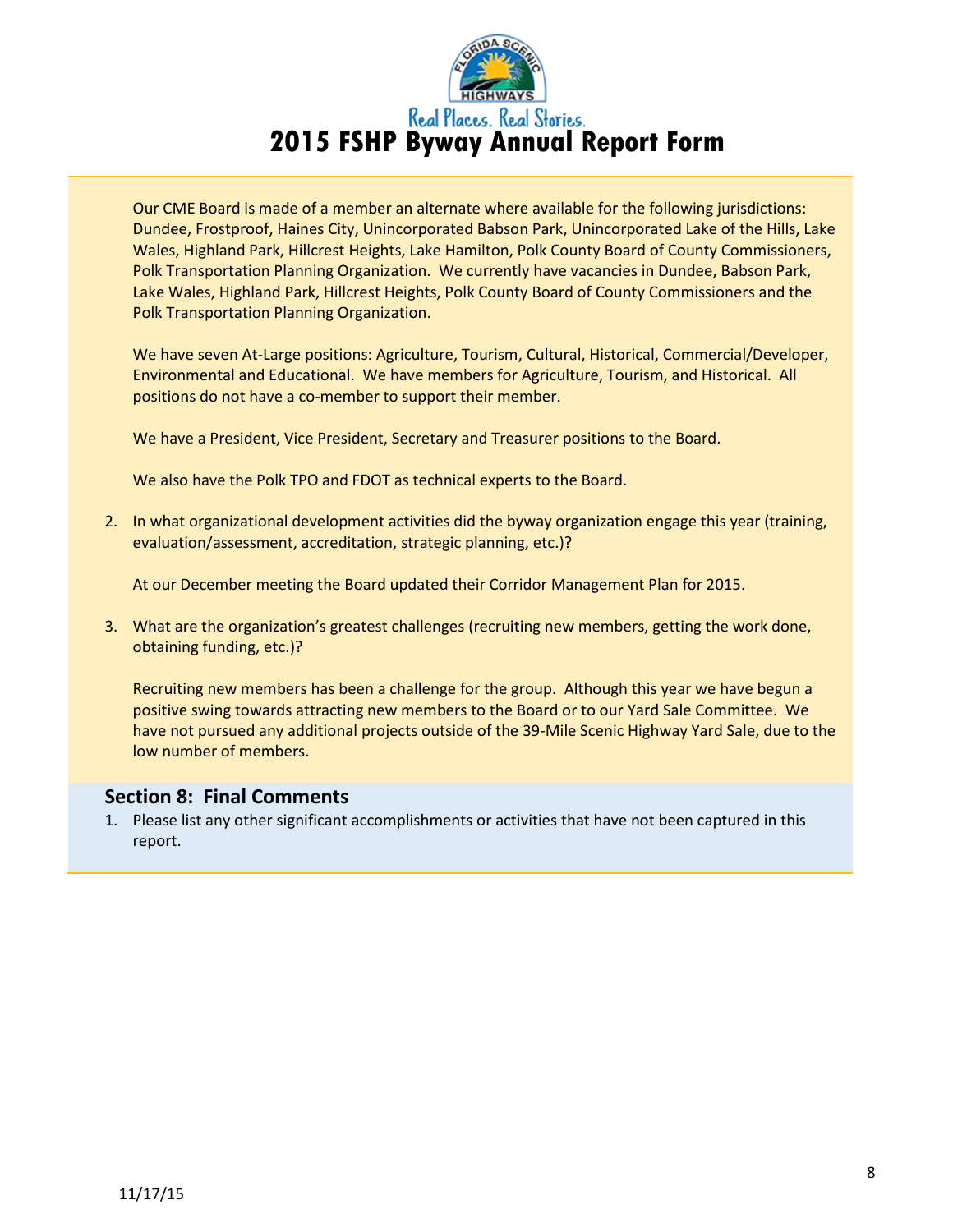| <b>GOALS</b>                                                                      | <b>OBJECTIVES</b>                                                                                                          | <b>STRATEGIES</b>                                                                                                                  | <b>ACTION ITEMS</b>                                                                   | <b>PLAN OF ACTION</b>                                                                                                                                                                                                                                                            | <b>TIME FRAME</b> | <b>LEAD PARTY</b> |
|-----------------------------------------------------------------------------------|----------------------------------------------------------------------------------------------------------------------------|------------------------------------------------------------------------------------------------------------------------------------|---------------------------------------------------------------------------------------|----------------------------------------------------------------------------------------------------------------------------------------------------------------------------------------------------------------------------------------------------------------------------------|-------------------|-------------------|
| <b>INCREASE</b><br><b>COMMUNITY</b><br><b>SUPPORT AND</b><br><b>PARTICIPATION</b> | Work closely<br>with local<br>governments,<br>entities, and<br>communities to<br>coordinate and<br>maximize our<br>efforts | Review existing<br>projects and<br>participate in<br>future planning<br>with community<br>leaders to<br>synthesize<br>mutual goals | Inclusion of Ridge<br>Scenic Highway in<br>State and Local<br><b>Government Plans</b> | Review existing Polk County and local government<br>Comprehensive and Master Plans to ensure scenic<br>highway is appropriately included in all planning,<br>zoning, and infrastructure decisions and policies. Attend<br>meetings and coordinate directly with local officials. |                   |                   |
|                                                                                   | Receive input<br>from local<br>governments<br>and<br>community<br>partners                                                 | Update the<br>Corridor<br>Management<br>Plan every five<br>years to allow<br>for revisions of<br>the document                      | <b>Revise and Update</b><br>Corridor<br>Management Plan<br>and annual reports         | Coordinate with local governments and community<br>partners with presentations, discussions, CME Board<br>meetings, and social media                                                                                                                                             |                   |                   |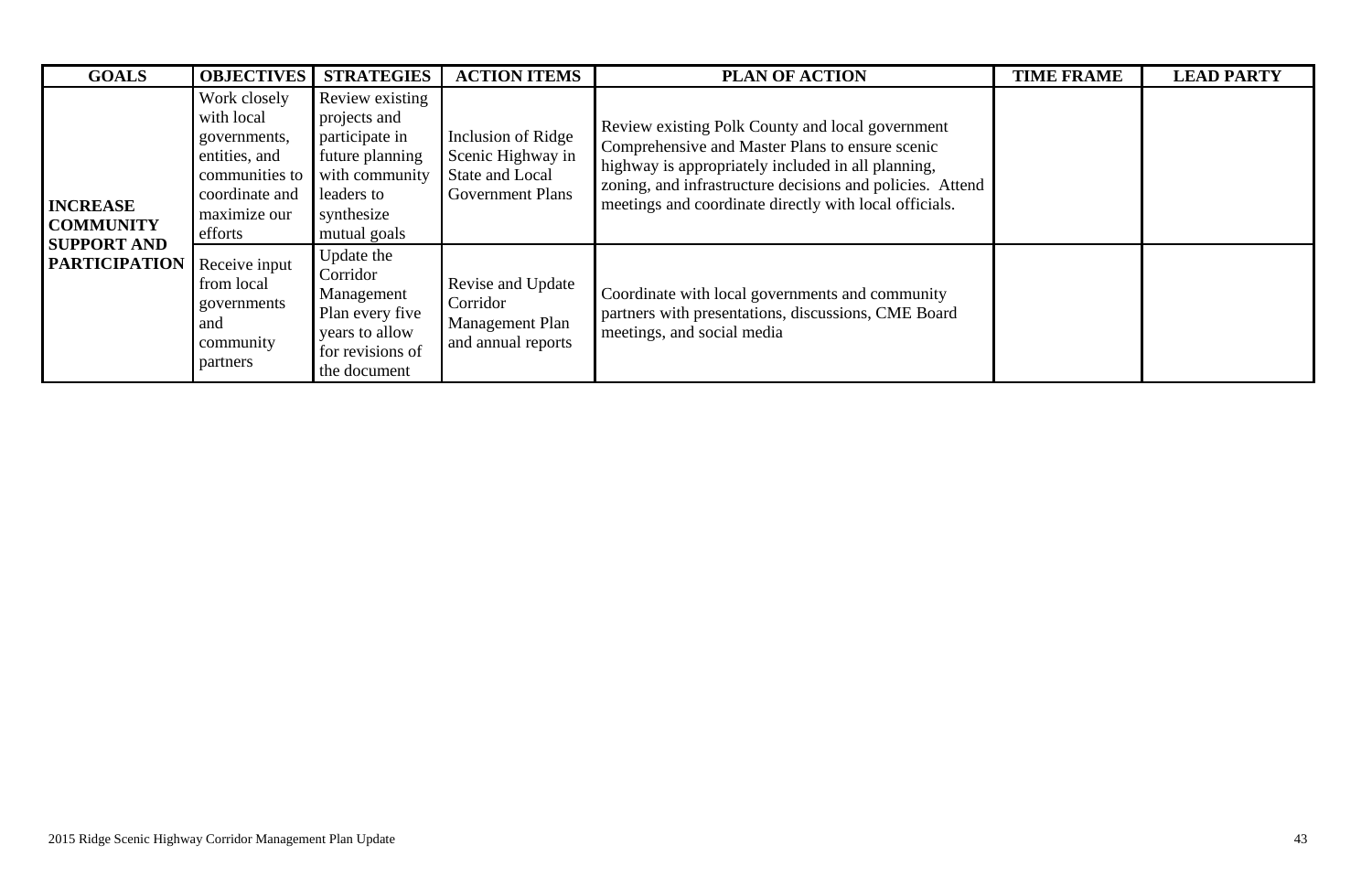| <b>GOALS</b>                                                                                                                        | <b>OBJECTIVES</b>                                                                                                         | <b>STRATEGIES</b>                                                                                                                                    | <b>ACTION</b><br><b>ITEMS</b>                                       | <b>PLAN OF ACTION</b>                                                                                                                                                                                                                                                                                                                                                                                                       | <b>TIME</b><br><b>FRAME</b> | <b>LEAD</b><br><b>PARTY</b>      |
|-------------------------------------------------------------------------------------------------------------------------------------|---------------------------------------------------------------------------------------------------------------------------|------------------------------------------------------------------------------------------------------------------------------------------------------|---------------------------------------------------------------------|-----------------------------------------------------------------------------------------------------------------------------------------------------------------------------------------------------------------------------------------------------------------------------------------------------------------------------------------------------------------------------------------------------------------------------|-----------------------------|----------------------------------|
| <b>INCREASE</b><br><b>RESOURCE</b><br>PROTECTION,<br><b>MAINTENANCE,</b><br><b>PRESERVATION</b><br><b>AND</b><br><b>ENHANCEMENT</b> | Support and<br>expand<br>methods for<br>resource<br>protection                                                            | Support and expand existing<br>conservation efforts.                                                                                                 | Encourage<br>Innovative<br>Methods that<br>promote<br>Conservation  | Review current local and regional conservation regulations.<br>Research and review best practices. Brainstorm new approaches to<br>providing incentives and requiring developers to preserve<br>environmentally sensitive lands. Tailor approaches to local<br>resources and growth patterns. Suggest policy changes to local and<br>regional government officials.                                                         |                             |                                  |
|                                                                                                                                     |                                                                                                                           | Support and expand existing<br>recreational efforts.                                                                                                 | Promote non-<br>motorized<br>modes of<br>travel                     | Encourage local governments to endorse and pursue the<br>implementation of the Bicycle/Pedestrian Master Plan created by<br>the Florida Department of Transportation. Closely coordinate with<br>Polk County on its Greenways Master Planning process.<br>Coordinate with Polk County Planning Department, Polk County<br>Parks Department, and Polk TPO to encourage inclusion of<br>trails/sidewalks/bike lanes in plans. |                             |                                  |
|                                                                                                                                     |                                                                                                                           | Sponsor an adopt-a-highway<br>and other litter control<br>programs along SR 17.                                                                      | Ridge Scenic<br>Highway<br>Adopt-A-<br>Highway                      | Contact FDOT's Adopt-A-Highway Coordinator in Tallahassee at<br>$1-800-BAN-LITT(er)$ or $1-800-226-5488$ . Adopt a minimum of 2<br>miles along the corridor. Organize volunteers. Schedule and<br>advertise minimum of 4 annual litter cleanups. Encourage other<br>community partners and local governments to adopt portions of the<br>highway.                                                                           | December<br>2016            | Adopt-a-<br>Highway<br>Committee |
|                                                                                                                                     | Continue to<br>encourage and<br>coordinate the<br>acquisition and<br>management<br>environmentall<br>y sensitive<br>lands | Develop innovative ways to<br>protect environmentally<br>sensitive lands.                                                                            | Encourage<br>Innovative<br>Methods that<br>promote<br>Conservation  | Review current local and regional conservation regulations.<br>Research and review best practices. Brainstorm new approaches to<br>providing incentives and requiring developers to preserve<br>environmentally sensitive lands. Tailor approaches to local<br>resources and growth patterns. Suggest policy changes to local and<br>regional government officials.                                                         |                             |                                  |
|                                                                                                                                     | Preserve scenic<br>views from SR<br>17                                                                                    | Coordinate the purchase of<br>land development rights within<br>key viewsheds.                                                                       | Executed<br>Conservation<br>Easements                               | The Lake Wales Ridge Ecosystem is a Group A Project of Florida<br>Forever. Contact local landowners and promote the benefits of<br>conservation easements. Interview landowners to determine interest<br>in conservation easements. Connect interested landowners with land<br>trusts and Polk County Environmental Lands Program.                                                                                          |                             |                                  |
|                                                                                                                                     |                                                                                                                           | Encourage local governments<br>to provide incentives for<br>clustering to preserve key<br>viewsheds and ensure lighting,<br>signage, landscaping and | Land<br>Development<br><b>Regulations</b><br>that Preserve<br>SR 17 | Coordinate with local government representatives and stress the<br>importance of SR 17 buffers and clustering throughout the rural<br>areas of the corridor. Proactively contact land developers and<br>describe the kinds of buffers and clustering that the community<br>supports. Support development projects that include buffers and                                                                                  |                             |                                  |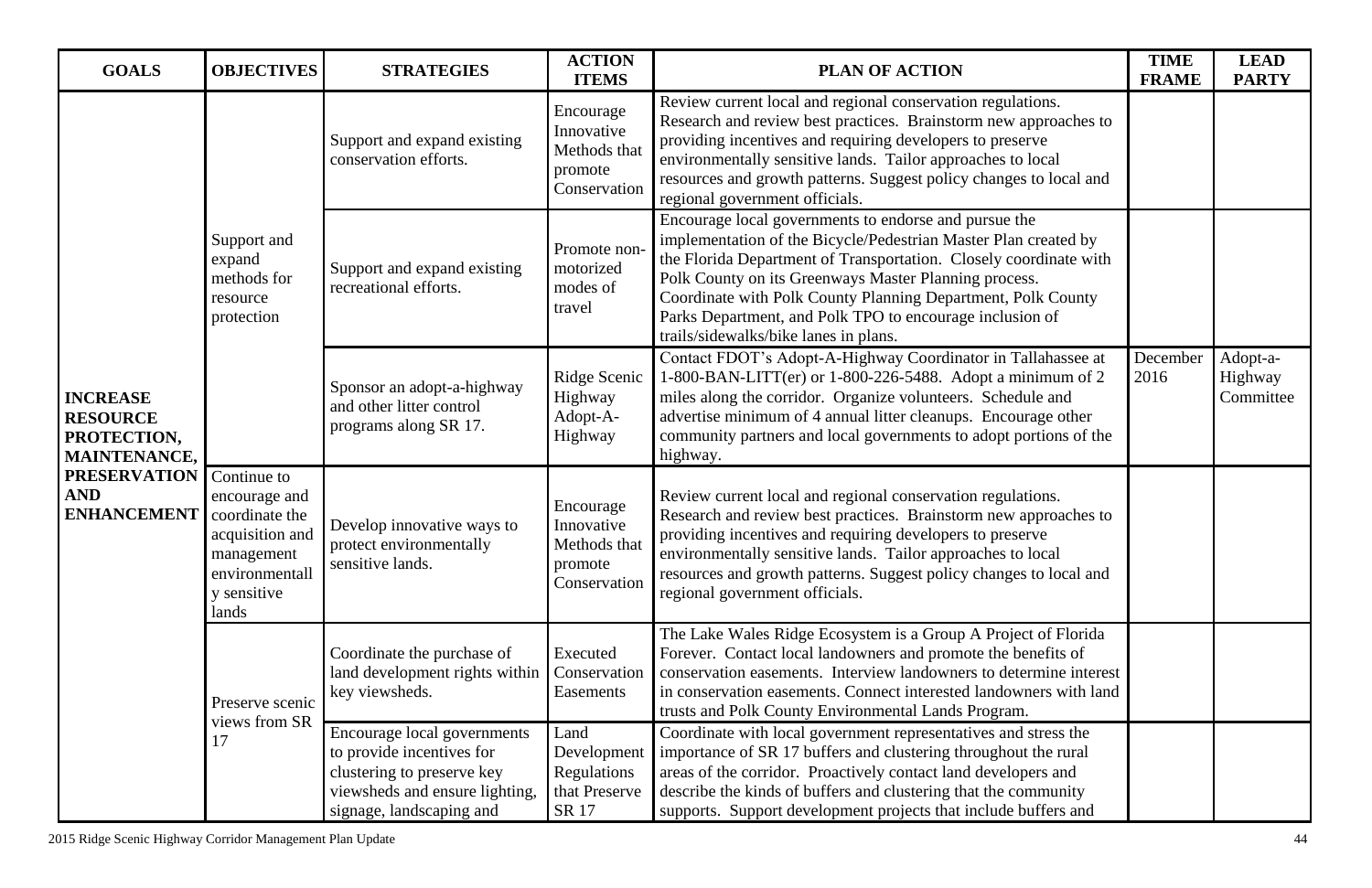|  | hardscaping reflect the historic Buffers and<br>character of the corridor. | Viewsheds | clustering. |
|--|----------------------------------------------------------------------------|-----------|-------------|
|  |                                                                            |           |             |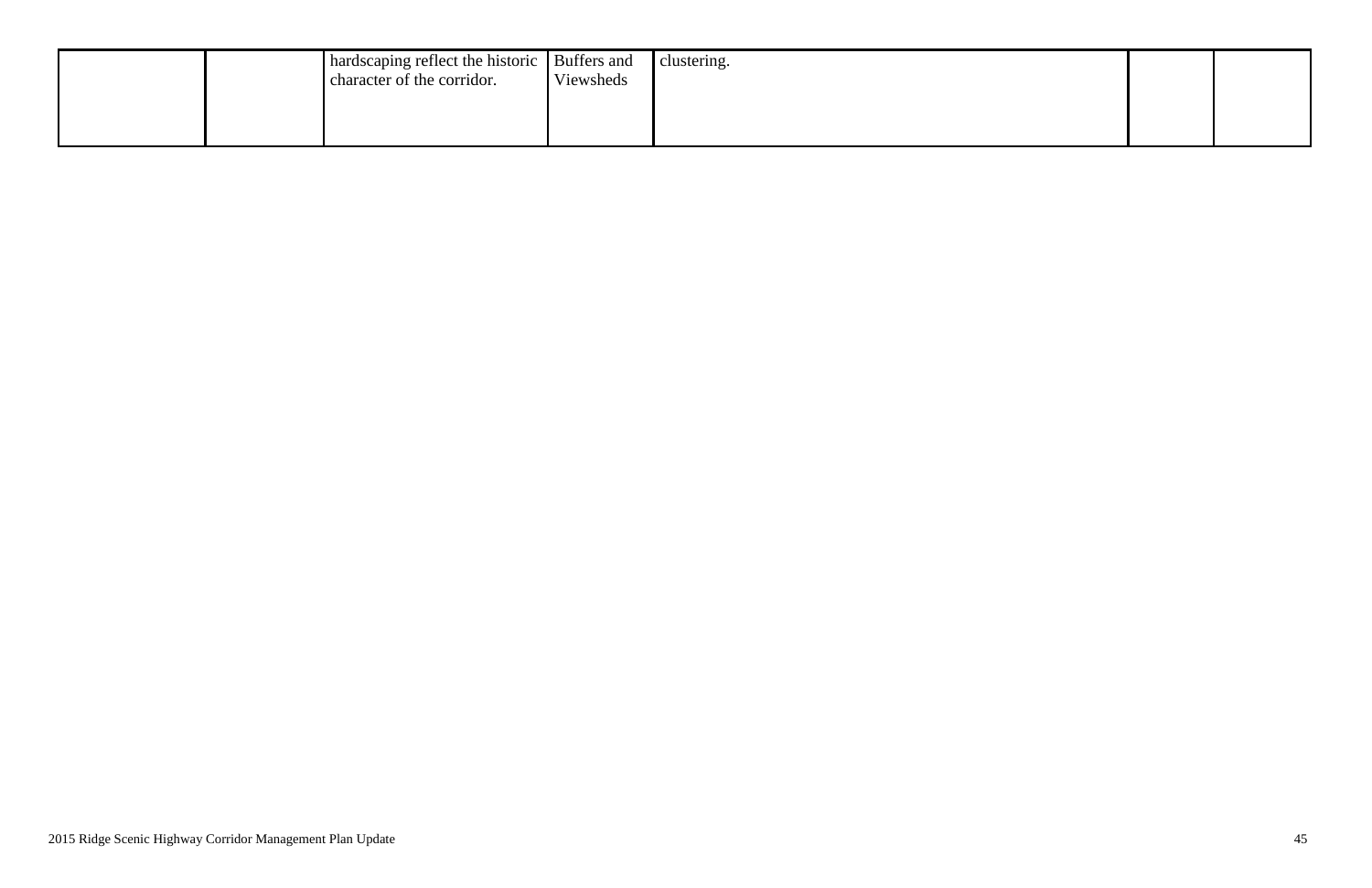| <b>GOALS</b>                                          | <b>OBJECTIVES</b>                                                                                                                       | <b>STRATEGIES</b>                                                                                                                                                                                                                          | <b>ACTION ITEMS</b>                                                                                                            | <b>PLAN OF ACTION</b>                                                                                                                                                                                                                                                                                                                                                                                                                  | <b>TIME FRAME</b> | <b>LEAD PARTY</b> |
|-------------------------------------------------------|-----------------------------------------------------------------------------------------------------------------------------------------|--------------------------------------------------------------------------------------------------------------------------------------------------------------------------------------------------------------------------------------------|--------------------------------------------------------------------------------------------------------------------------------|----------------------------------------------------------------------------------------------------------------------------------------------------------------------------------------------------------------------------------------------------------------------------------------------------------------------------------------------------------------------------------------------------------------------------------------|-------------------|-------------------|
| <b>INCREASE</b>                                       | Monitor and<br>identify unsafe<br>travel conditions<br>and high crash<br>locations for all<br>modes of<br>transportation<br>along SR 17 | Coordinate with the<br>FDOT, Polk TPO and<br>local governments in<br>identifying unsafe<br>conditions and high crash<br>locations along SR 17.                                                                                             | Promote safety and<br>multi-modal<br>enhancements<br>along SR 17<br>consistent with the<br>corridor vision and<br>action plan. | Encourage local governments to pursue transportation<br>enhancement funding from the FDOT for trail and<br>multi-modal projects on SR 17 that are consistent with<br>the vision and action plan.                                                                                                                                                                                                                                       |                   |                   |
| <b>TRANSPORT</b><br><b>ATION AND</b><br><b>SAFETY</b> | Promote non-<br>motorized modes<br>of travel                                                                                            | Encourage local<br>governments and the<br>Florida Department of<br>Transportation to provide<br>safe and convenient multi-<br>use facilities along and<br>parallel to SR 17 where<br>feasible (e.g. bicycling,<br>hiking, and equestrian). | Promote Non-<br><b>Motorized Modes</b><br>of Travel                                                                            | Encourage local governments to endorse and pursue<br>the implementation of the Bicycle/Pedestrian Master<br>Plan created by the Florida Department of<br>Transportation. Closely coordinate with Polk County<br>on its Greenways Master Planning process.<br>Coordinate with Polk County Planning Department,<br>Polk County Parks Department, and the Polk TPO, to<br>encourage inclusion of trails/sidewalks/bike lanes in<br>plans. |                   |                   |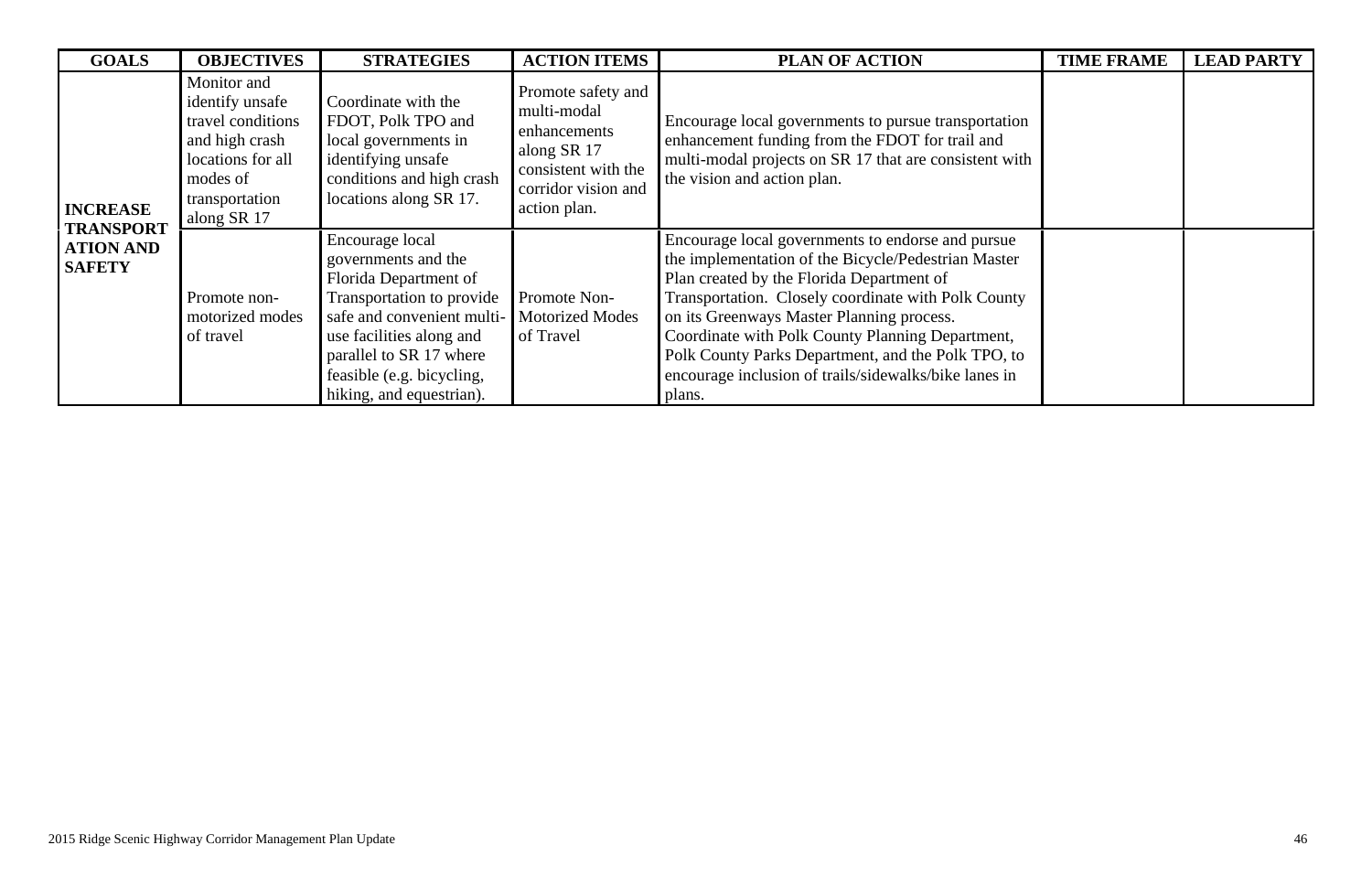| <b>GOALS</b>                                                                                             | <b>OBJECTIVES</b>                                                                                                                         | <b>STRATEGIES</b>                                                                                                                                                                               | <b>ACTION ITEMS</b>                                                                                                                                                                    | <b>PLAN OF ACTION</b>                                                                                                                                                                                                                                                                                                          | <b>TIME FRAME</b>                                                | <b>LEAD</b><br><b>PARTY</b> |
|----------------------------------------------------------------------------------------------------------|-------------------------------------------------------------------------------------------------------------------------------------------|-------------------------------------------------------------------------------------------------------------------------------------------------------------------------------------------------|----------------------------------------------------------------------------------------------------------------------------------------------------------------------------------------|--------------------------------------------------------------------------------------------------------------------------------------------------------------------------------------------------------------------------------------------------------------------------------------------------------------------------------|------------------------------------------------------------------|-----------------------------|
| <b>INCREASE</b><br><b>EDUCATION</b><br><b>AND</b><br><b>PUBLICIZE</b><br><b>CORRIDOR</b><br><b>STORY</b> | Educate<br>residents and<br>decision<br>makers about                                                                                      | Develop materials<br>to guide the<br>traveler along the<br>corridor, including<br>local culture and<br>ecological<br>information                                                                | Create and maintain a<br>Website, Video, Handouts,<br>Brochures, Visitor's Guide,<br>Press Release, social media<br>page                                                               | Create subcommittee as needed to research and draft content<br>for products. Contact local partners to produce products.<br>Arrange to have video play on Polk County TV and other<br>media outlets. Distribution of Scenic Highway printed<br>materials to community partners and local governments.                          | Annually                                                         | Need<br>Subcommittee        |
|                                                                                                          | the Ridge<br>Scenic<br>Highway<br>Vision, Goals,<br>Strategies, and<br><b>Action Plan.</b>                                                | Present and<br>promote our<br>information,<br>programs, and<br>materials to non-<br>profit, business,<br>and community<br>groups.                                                               | Create a Speakers Bureau,<br>email lists, share content on<br>all media options (Social<br>Media, TV, Radio, etc).<br>Invite community partners<br>to board and community<br>meetings. | Create multiple presentations in PowerPoint or other options<br>about the Corridor Story, groups of intrinsic resources, and<br>the Corridor Vision and Goals. Recruit and train speakers for<br>clear enthusiastic and consistent delivery. Contact local<br>community groups and ask that they invite the CME to<br>present. | December 2016<br>for speakers<br>March 2017 for<br>Presentations | Need<br>Subcommittee        |
|                                                                                                          | Tell the<br><b>Corridor Story</b><br>to inform and<br>educate<br>travelers about<br>the multiple<br>assets along the $\vert$<br>corridor. | Develop a way<br>finding program.                                                                                                                                                               | <b>Wayfinding Design</b><br>Template                                                                                                                                                   | Revise the wayfinding ideas contained in the Section 1's<br>Concept Plan into a design template. Promote the design<br>template to local Main Street programs and Community<br>Redevelopment Agencies.                                                                                                                         |                                                                  |                             |
|                                                                                                          |                                                                                                                                           | Locate, establish,<br>and staff an<br>Interpretive/Multi-<br>language Center<br>for the corridor.                                                                                               | Ridge Scenic Highway<br><b>Interpretive Center</b>                                                                                                                                     | Locate and negotiate an agreement with one or several<br>cultural institutions that can host an interpretive center. Stock<br>center with scenic highway materials. Coordinate staffing<br>schedule of volunteers.                                                                                                             | Locate by early<br>2017<br>Agreements by<br>late 2017            |                             |
|                                                                                                          |                                                                                                                                           | Work with local<br>governments,<br>property owners<br>and developers to<br>create pull-off<br>areas. Develop<br>interpretive signs<br>at pull-off and<br>other locations<br>along the corridor. | Scenic Pull-Offs Areas                                                                                                                                                                 | Reconsider the feasibility of the scenic overlook locations<br>pinpointed in Scenic Resources subsection of Section 8:<br>Designation Criteria. Reconsider the design of the overlooks<br>contained in the Concept Plan. Coordinate with Polk County<br>TPO and FDOT to issue permits and schedule funding.                    | Need funding<br>opportunities<br>identified 1 <sup>st</sup>      |                             |
|                                                                                                          |                                                                                                                                           | Encourage local<br>governments and<br>the Florida                                                                                                                                               | Gateway Markers on SR 17<br>in Haines City south of<br>17/92, on Chalet Suzanne                                                                                                        | Review preliminary designs contained in the Concept Plan.<br>Work with local engineers/designers for final design.<br>Coordinate with local governments and FDOT on placement                                                                                                                                                  | Need funding<br>opportunities<br>identified 1 <sup>st</sup>      |                             |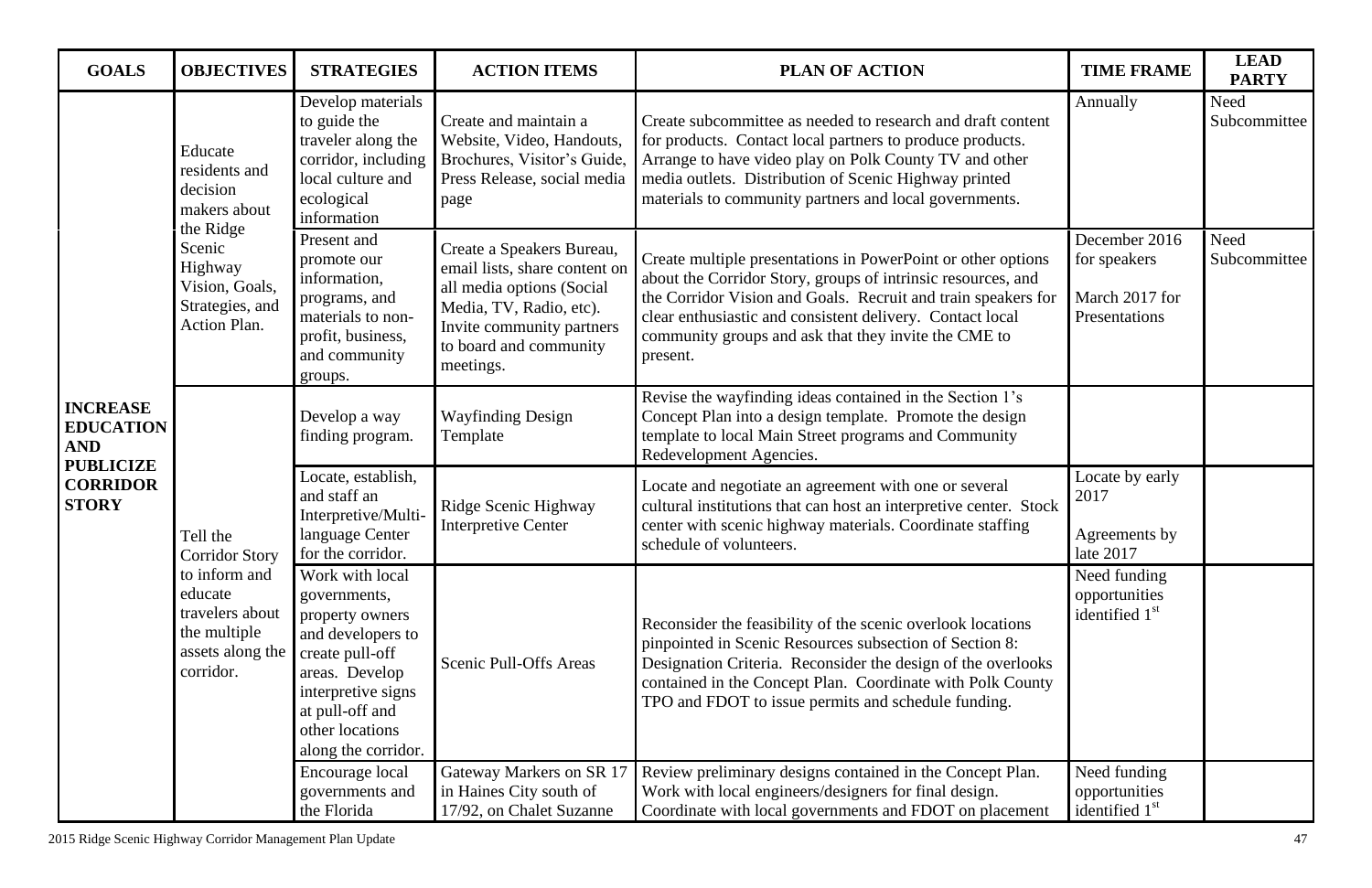| Department of<br>Transportation to<br>design and<br>construct gateways<br>for the corridor.                                                                                          | Road at SR 17, and on SR<br>17 north of US 27                                                                                       | of gateways.                                                                                                                                                                                                                                                                                                                                                            |          |                                                               |
|--------------------------------------------------------------------------------------------------------------------------------------------------------------------------------------|-------------------------------------------------------------------------------------------------------------------------------------|-------------------------------------------------------------------------------------------------------------------------------------------------------------------------------------------------------------------------------------------------------------------------------------------------------------------------------------------------------------------------|----------|---------------------------------------------------------------|
| Sponsor events to<br>establish a wide<br>advertisement<br>base.                                                                                                                      | Scenic Highway Event<br>Schedule                                                                                                    | Brainstorm within CME on type of scenic highway event that<br>would coordinate and support other local events. Seek<br>support of event idea from local institutions, museums, and<br>governments. Schedule event date and location that is<br>supportive of other events. Advertise heavily within the<br>community for participation. Advertise regionally for event. | Annually | 39 Mile<br>Scenic<br>Highway<br><b>Yard Sale</b><br>Committee |
| Promote tourism<br>through<br>cooperative efforts<br>with groups such<br>as AAA, Visit<br>Florida, Polk<br>County<br>Convention and<br>Visitors Bureau,<br>Keep Florida<br>Beautiful | Distribution of Scenic<br><b>Highway Printed Materials</b><br>and t-shirts and other<br>materials to Travel Agents<br>and Travelers | Make contact with tourism and tour groups. Secure<br>permission to provide and stock scenic highway printed<br>materials and recruit local museums, history centers, and<br>retailers to display and sell t-shirts or other materials.                                                                                                                                  | 2017     |                                                               |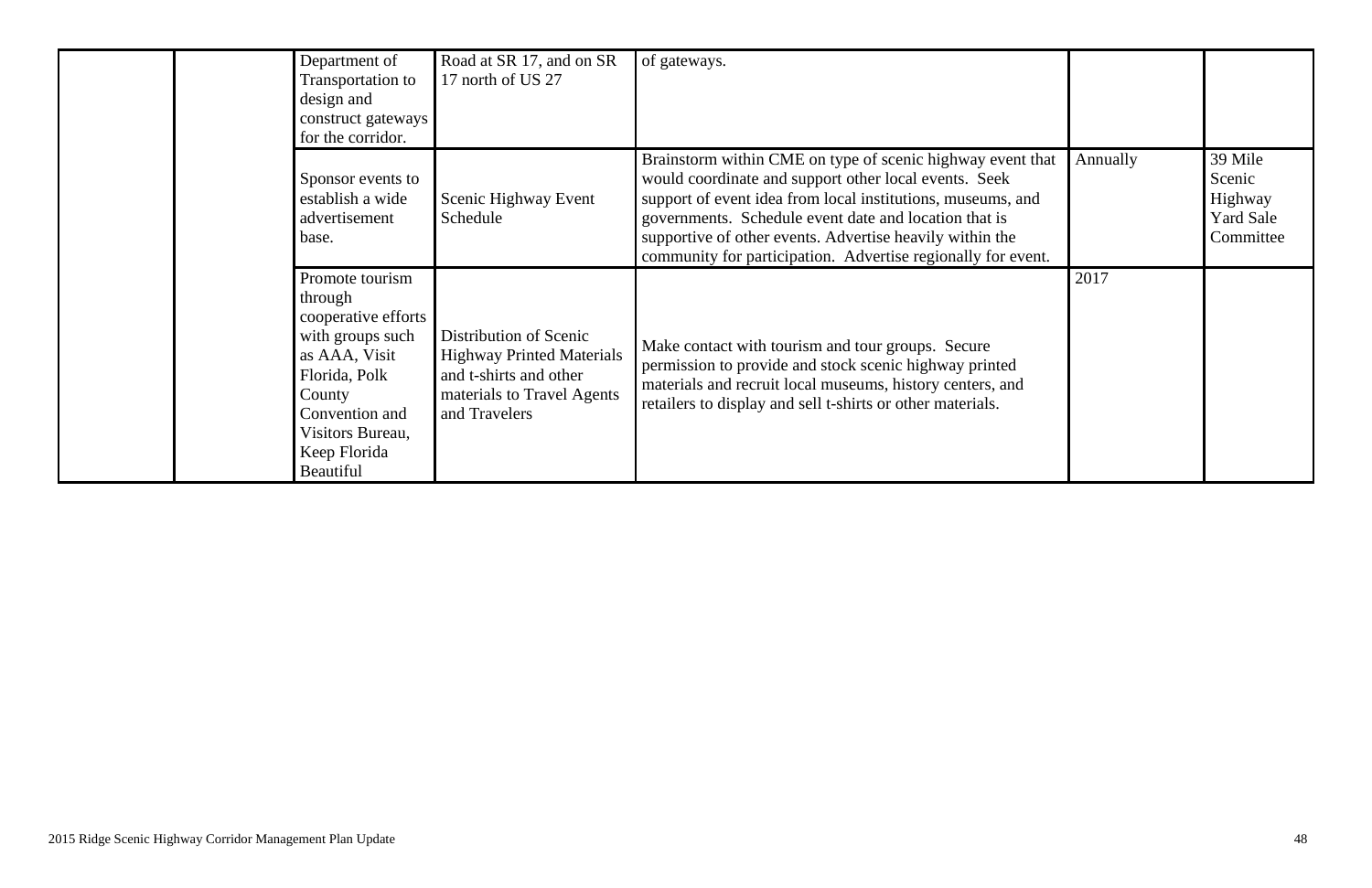| <b>GOALS</b>                                                                                 | <b>OBJECTIVES</b>                                    | <b>STRATEGIES</b>                                                                                                                                                       | <b>ACTION ITEMS</b>                                                                                                                                                         | <b>PLAN OF ACTION</b>                                                                                                                                                                                                                                                                                                                                                      | <b>TIME FRAME</b>                                                                                                                                                                                                                   | <b>LEAD PARTY</b>           |
|----------------------------------------------------------------------------------------------|------------------------------------------------------|-------------------------------------------------------------------------------------------------------------------------------------------------------------------------|-----------------------------------------------------------------------------------------------------------------------------------------------------------------------------|----------------------------------------------------------------------------------------------------------------------------------------------------------------------------------------------------------------------------------------------------------------------------------------------------------------------------------------------------------------------------|-------------------------------------------------------------------------------------------------------------------------------------------------------------------------------------------------------------------------------------|-----------------------------|
| <b>PURSUE</b><br><b>SUSTAINABLE</b><br><b>AGRICULTURE</b><br><b>AND</b><br><b>ECOTOURISM</b> |                                                      | Work with local<br>governments,<br>agricultural industry<br>and community<br>partners to encourage<br>the sustainability of<br>agricultural uses along<br>the corridor. | <b>Encourage Local</b><br>Agriculture<br>Landowners and<br>Producers as<br><b>Active CME</b><br>Members and<br><b>Board Members</b>                                         | Brainstorm with partners on possible visible and vocal<br>supporters of scenic highway. Make contact, explain CME<br>efforts, and recruit partners. Make presentations to local<br>agriculture associates.                                                                                                                                                                 |                                                                                                                                                                                                                                     |                             |
|                                                                                              | Protect the<br>commercial<br>base of<br>agriculture. |                                                                                                                                                                         | Encourage<br>innovated methods<br>that protect<br>agriculture                                                                                                               | Review current local and regional agriculture protections.<br>Research and review best practices. Brainstorm new<br>approaches to protecting and supporting agricultural<br>industry. Tailor approaches to local farmer and grower<br>needs. Suggest policy changes to local and regional<br>government officials.                                                         |                                                                                                                                                                                                                                     |                             |
|                                                                                              |                                                      | Promote incentives for<br>local farming<br>businesses.                                                                                                                  | Encourage<br>Innovative<br>Incentives that<br>Support local<br><b>Farming Business</b>                                                                                      | Review current local and regional agriculture protections<br>and farming economics. Research and review best<br>practices. Brainstorm new approaches to protecting and<br>supporting local farms. Tailor approaches to local farmer<br>needs. Suggest policy changes to local and regional<br>government officials.                                                        |                                                                                                                                                                                                                                     |                             |
|                                                                                              | Encourage                                            | Promote, support or<br>host historical and<br>cultural events.                                                                                                          | Scenic Highway<br><b>Event Schedule</b>                                                                                                                                     | Brainstorm within CME on type of scenic highway event<br>that would coordinate and support other local events. Seek<br>support of event idea from local institutions, museums, and<br>governments. Schedule event date and location that is<br>supportive of other events. Advertise heavily within the<br>community for participation. Advertise regionally for<br>event. |                                                                                                                                                                                                                                     | Need an<br>ecotourism event |
|                                                                                              |                                                      | nature-based<br>and heritage-<br>based tourism.                                                                                                                         | Work with tourism and<br>tour groups, such as<br>AAA, Visit Florida,<br>Polk County<br>Convention and<br>Visitors Bureau, Keep<br>Florida Beautiful,<br>Ridge Audubon, etc. | Distribution of<br>Scenic Highway<br><b>Printed Materials</b><br>to Travel Agents<br>and Travelers and<br>Ridge Scenic<br>Highway t-shirts<br>as well as other<br>materials.                                                                                                                                                                                               | Make contact with tourism and tour groups. Secure<br>permission to provide and stock scenic highway printed<br>materials and recruit local museum history centers and<br>retailers to display and sell t-shirts or other materials. |                             |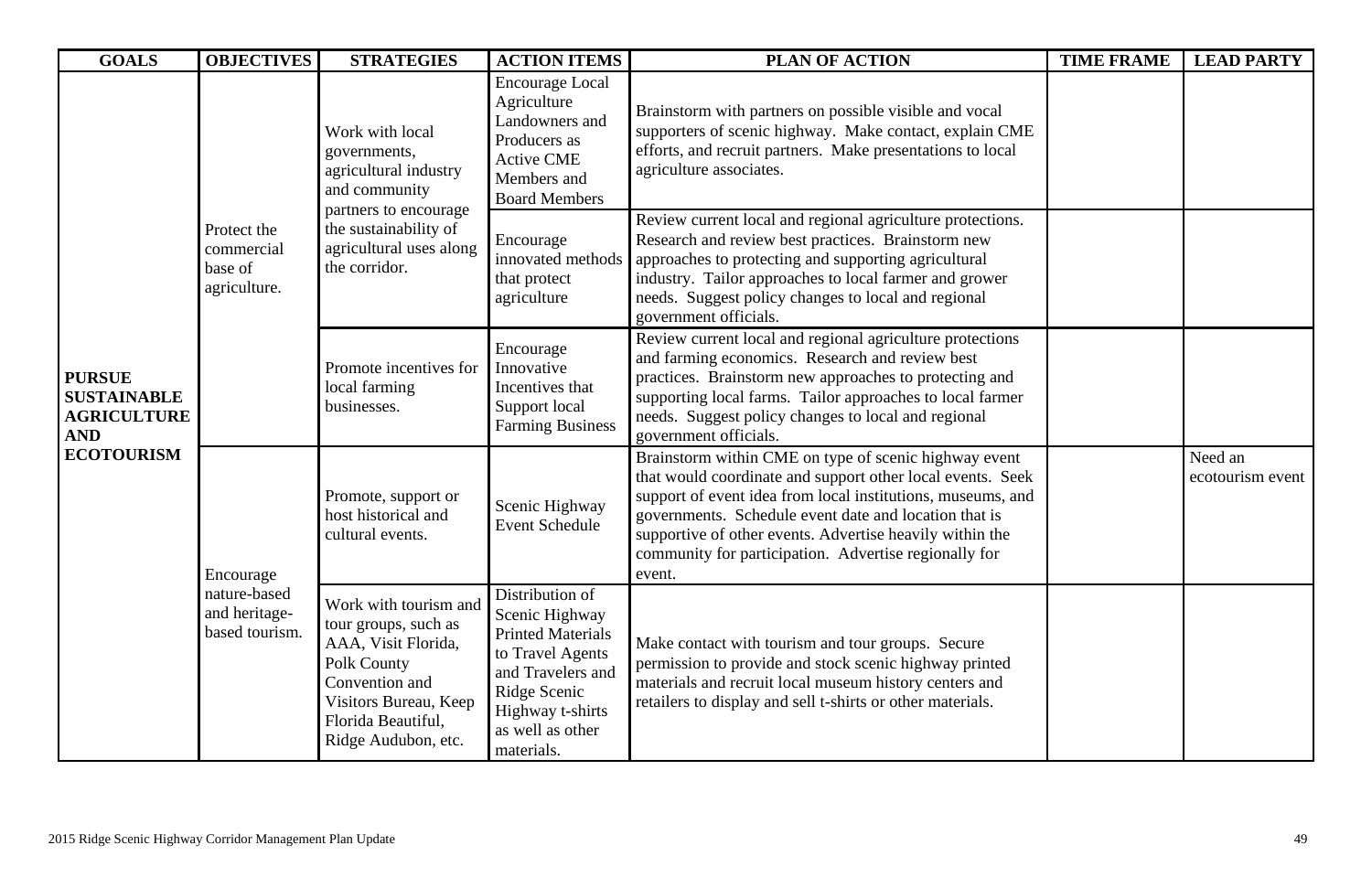| <b>GOALS</b>                                               | <b>OBJECTIVES</b>                              | <b>STRATEGIES</b>                                                                                                                                                                                                                                                                       | <b>ACTION</b><br><b>ITEMS</b>                                                                                                                                 | <b>PLAN OF ACTION</b>                                                                                                                                                                                                                                                                                                                                                                      | <b>TIME FRAME</b> | <b>LEAD PARTY</b> |
|------------------------------------------------------------|------------------------------------------------|-----------------------------------------------------------------------------------------------------------------------------------------------------------------------------------------------------------------------------------------------------------------------------------------|---------------------------------------------------------------------------------------------------------------------------------------------------------------|--------------------------------------------------------------------------------------------------------------------------------------------------------------------------------------------------------------------------------------------------------------------------------------------------------------------------------------------------------------------------------------------|-------------------|-------------------|
| <b>PROVIDE</b><br><b>ADEQUATE</b><br><b>ADMINISTRATION</b> |                                                | Address and complete<br>necessary operational<br>functions and tasks<br>such as establishing<br>and maintaining<br>mailing lists, CME<br>logo, etc.                                                                                                                                     | Mailing List of<br><b>CME</b> Members                                                                                                                         | Research and create the names and contact information<br>for interest and membership groups – potential partners in<br>government, business, nonprofits; potential funding<br>sources; newspaper contacts; tourism and tour groups;<br>agriculture industry supporters. Compile contract<br>information divided into categories – regular contact,<br>special contact, press, Agriculture. | December 2016     | Need committee    |
|                                                            | Maintain a<br>Corridor<br>Management<br>Entity | Establish<br>representation for<br><b>CME</b> from<br>incorporated<br>communities,<br>unincorporated<br>communities, the<br>County, and five At-<br>Large positions<br>(Agriculture, Tourism,<br>Cultural, Historic,<br>Commercial/<br>Developers,<br>Environmental, and<br>Education). | <b>Promote Board</b><br>Membership<br>within the<br>Tourism,<br>Cultural/Historic,<br>Commercial,<br>Developers,<br>Environmental<br>fields, and<br>education | Brainstorm within the CME, local governments, and local<br>community groups for board members commitment to the<br>scenic highway. Brainstorm with partners on possible<br>visible and vocal supporters of scenic highway. Make<br>contact, explain CME efforts, and recruit partners. Make<br>presentations to local agriculture associates.                                              |                   |                   |
|                                                            |                                                | Convene quarterly<br>meetings, as specified<br>in the CME Bylaws.                                                                                                                                                                                                                       | Successful<br>Quarterly<br>Meetings                                                                                                                           | Execute Quarterly Meetings with varying topics.                                                                                                                                                                                                                                                                                                                                            | Quarterly         | <b>CME</b> Board  |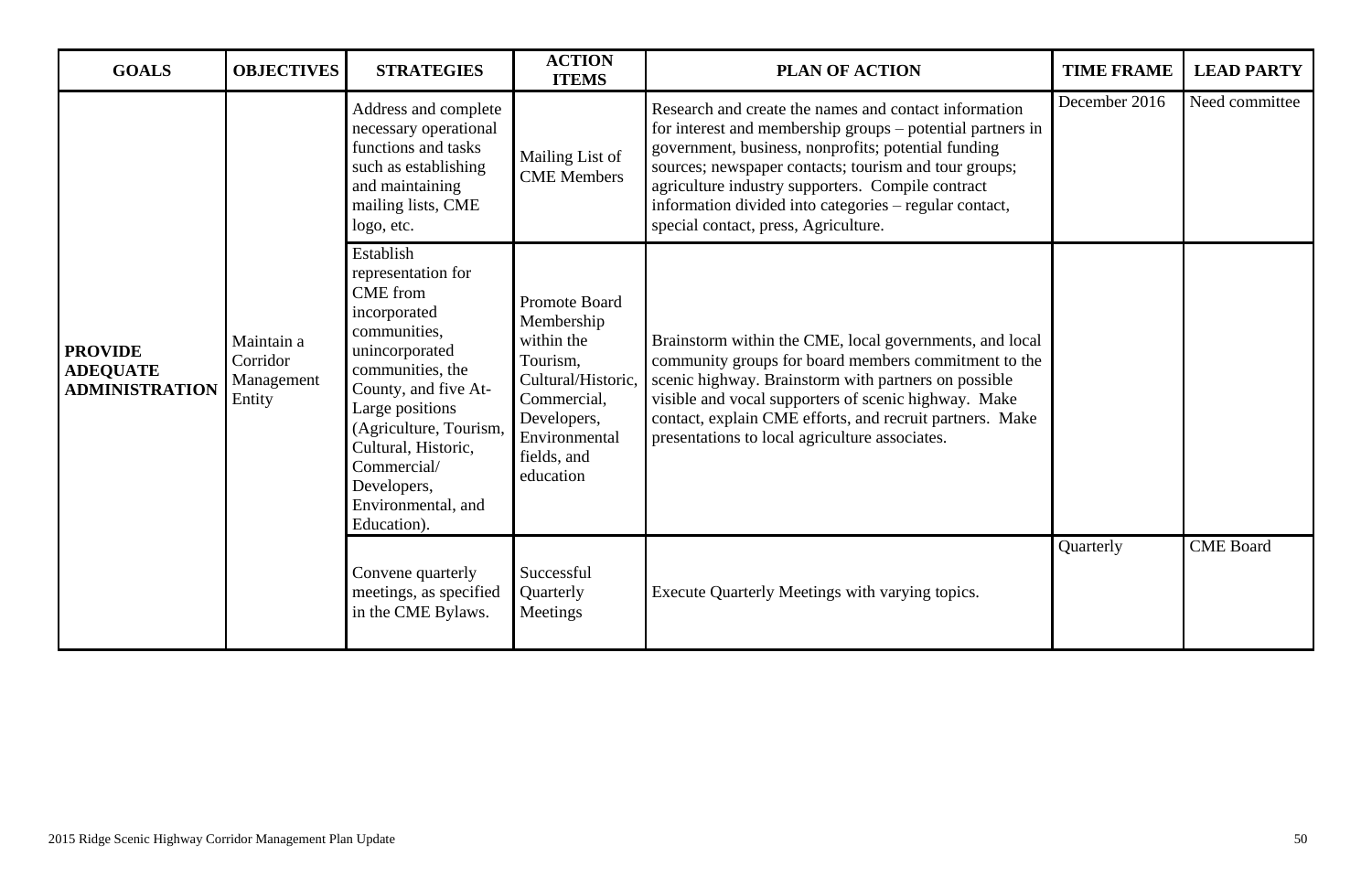

# **2016 Ridge Scenic Highway Corridor Management Entity Board**



| <b>Jurisdiction</b>                       | <b>Member</b>         | <b>Alternate</b>             | <b>CME Officer</b>       |
|-------------------------------------------|-----------------------|------------------------------|--------------------------|
| Dundee                                    | Comm. Steve Glenn     | Vacant                       |                          |
| Frostproof                                | Martin Sullivan       | Martha Neher                 | *Secretary (Vacant)      |
| Haines City                               | <b>Clint Eliason</b>  | Gordon J. Broadhead          |                          |
| Unincorporated Babson Park                | Vacant                | Vacant                       | *Vice-President (Vacant) |
| Unincorporated Lake of the Hills          | Edward Esteve*        | Johanna Buscher              | *Treasurer               |
| <b>Lake Wales</b>                         | Mimi Reid-Hardman*    | Vacant                       | *President               |
| <b>Highland Park</b>                      | Vacant                | Vacant                       |                          |
| <b>Hillcrest Heights</b>                  | Vacant                | Town Clerk Larry Blackwelder |                          |
| Lake Hamilton                             | Doug Lenard           | Mayor Marlene Wagner         |                          |
| Polk County (BoCC)                        | Vacant                | Vacant                       |                          |
| Polk Transportation Planning Organization | Mayor Eugene Fultz    | Vacant                       |                          |
| <b>At-Large</b>                           | <b>Member</b>         | <b>Co-Member</b>             |                          |
| Agriculture                               | <b>Robbie Kincaid</b> | Vacant                       |                          |
| Tourism                                   | Nancy Hicks           | Vacant                       |                          |
| Cultural                                  | Vacant                | Vacant                       |                          |
| Historical                                | Johnny Powell (North) | Vacant (South Corridor)      | Lake Wales is mid-point  |
| Commercial/Developer                      | Vacant                | Vacant                       |                          |
| Environmental                             | Vacant                | Vacant                       |                          |
| Educational                               | Vacant                | Vacant                       |                          |

Ridge Scenic Highway CME 9/10/2015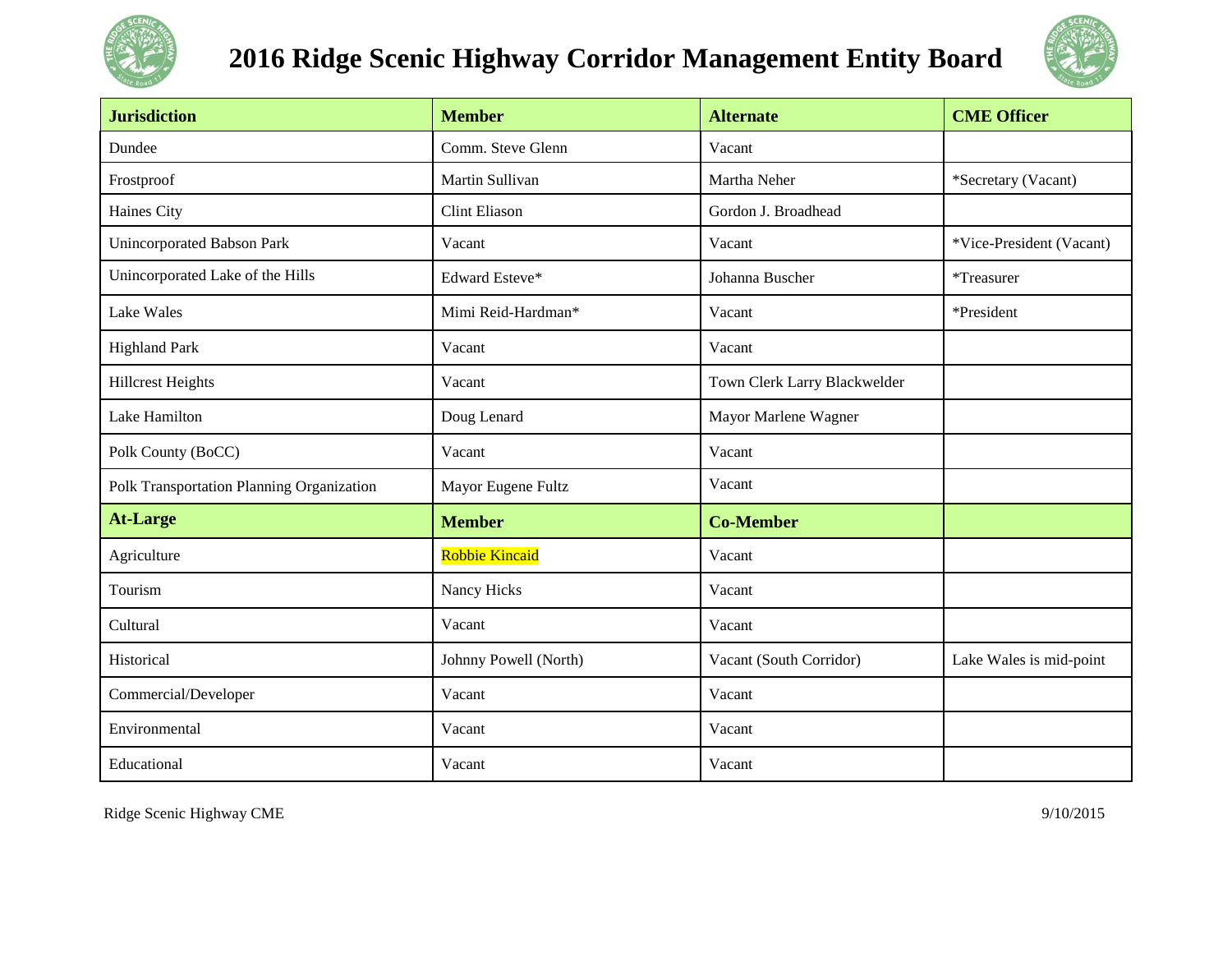|    | <b>January</b> |                |    |    |    |                |  |  |  |  |
|----|----------------|----------------|----|----|----|----------------|--|--|--|--|
| S  | M              | T              | W  | T  | F  | S              |  |  |  |  |
|    |                |                |    |    | 1  | $\overline{2}$ |  |  |  |  |
| 3  | 4              | $\overline{5}$ | 6  | 7  | 8  | 9              |  |  |  |  |
| 10 | 11             | 12             | 13 | 14 | 15 | 16             |  |  |  |  |
| 17 | 18             | 19             | 20 | 21 | 22 | 23             |  |  |  |  |
| 24 | 25             | 26             | 27 | 28 | 29 | 30             |  |  |  |  |
| 31 |                |                |    |    |    |                |  |  |  |  |

|    | <b>February</b> |                  |    |    |    |    |  |  |  |  |
|----|-----------------|------------------|----|----|----|----|--|--|--|--|
| S  | M               | T                | W  | T  | F  | S  |  |  |  |  |
|    |                 | $\boldsymbol{2}$ | 3  | 4  | 5  | 6  |  |  |  |  |
| 7  | 8               | 9                | 10 | 11 | 12 | 13 |  |  |  |  |
| 14 | 15              | 16               | 17 | 18 | 19 | 20 |  |  |  |  |
| 21 | 22              | 23               | 24 | 25 | 26 | 27 |  |  |  |  |
| 28 | 29              |                  |    |    |    |    |  |  |  |  |
|    |                 |                  |    |    |    |    |  |  |  |  |

| <b>March</b> |    |    |    |    |    |    |  |  |  |
|--------------|----|----|----|----|----|----|--|--|--|
| S            | M  | T  | W  | T  | F  | S  |  |  |  |
|              |    |    | 2  | 3  | 4  | 5  |  |  |  |
| 6            | 7  | 8  | 9  | 10 | 11 | 12 |  |  |  |
| 13           | 14 | 15 | 16 | 17 | 18 | 19 |  |  |  |
| 20           | 21 | 22 | 23 | 24 | 25 | 26 |  |  |  |
| 27           | 28 | 29 | 30 | 31 |    |    |  |  |  |
|              |    |    |    |    |    |    |  |  |  |

|    | <b>June</b> |    |    |                |    |    |  |  |  |
|----|-------------|----|----|----------------|----|----|--|--|--|
| S  | M           | T  |    | T              | F  | S  |  |  |  |
|    |             |    |    | $\overline{2}$ | 3  |    |  |  |  |
| 5  | 6           | 7  | 8  | 9              | 10 | 11 |  |  |  |
| 12 | 13          | 14 | 15 | 16             | 17 | 18 |  |  |  |
| 19 | 20          | 21 | 22 | 23             | 24 | 25 |  |  |  |
| 26 | 27          | 28 | 29 | 30             |    |    |  |  |  |
|    |             |    |    |                |    |    |  |  |  |

| <b>September</b> |    |    |    |    |                  |    |  |  |
|------------------|----|----|----|----|------------------|----|--|--|
| S                | M  | т  | W  | T  | F                | S  |  |  |
|                  |    |    |    |    | $\boldsymbol{2}$ | 3  |  |  |
| 4                | 5  | 6  |    | 8  | 9                | 10 |  |  |
| 11               | 12 | 13 | 14 | 15 | 16               | 17 |  |  |
| 18               | 19 | 20 | 21 | 22 | 23               | 24 |  |  |
| 25               | 26 | 27 | 28 | 29 | 30               |    |  |  |
|                  |    |    |    |    |                  |    |  |  |

|    | <b>December</b> |    |    |    |                  |    |  |  |  |  |
|----|-----------------|----|----|----|------------------|----|--|--|--|--|
| S  | M               | T  | W  | т  | F                | S  |  |  |  |  |
|    |                 |    |    |    | $\boldsymbol{2}$ | 3  |  |  |  |  |
| 4  | 5               | 6  | 7  | 8  | 9                | 10 |  |  |  |  |
| 11 | 12              | 13 | 14 | 15 | 16               | 17 |  |  |  |  |
| 18 | 19              | 20 | 21 | 22 | 23               | 24 |  |  |  |  |
| 25 | 26              | 27 | 28 | 29 | 30               | 31 |  |  |  |  |
|    |                 |    |    |    |                  |    |  |  |  |  |

# **2016**

**Board Meetings:**

**Events: April 10th**

**Wales**

**Haines City**

**Oct. 2 9th & 30th Pioneer Days – Lake** 

**November 5th**

**Yard Sale**

**The second Monday of every third month, beginning at 4:00 p.m.**

**Ironman 70.3 Florida –**

**39 -Mile Scenic Highway** 

| <b>April</b> |    |             |    |    |    |                  |  |
|--------------|----|-------------|----|----|----|------------------|--|
| S            | M  | T           | W  | T  | F  | S                |  |
|              |    |             |    |    |    | $\boldsymbol{2}$ |  |
| 3            | 4  | $\mathbf 5$ | 6  |    | 8  | 9                |  |
| 10           | 11 | 12          | 13 | 14 | 15 | 16               |  |
| 17           | 18 | 19          | 20 | 21 | 22 | 23               |  |
| 24           | 25 | 26          | 27 | 28 | 29 | 30               |  |
|              |    |             |    |    |    |                  |  |

|    |                |    | <b>May</b> |                |    |    |
|----|----------------|----|------------|----------------|----|----|
| S  | M              | T  | Ŵ          | T              | F  | S  |
|    | $\overline{2}$ | 3  | 4          | $\overline{5}$ | 6  |    |
| 8  | 9              | 10 | 11         | 12             | 13 | 14 |
| 15 | 16             | 17 | 18         | 19             | 20 | 21 |
| 22 | 23             | 24 | 25         | 26             | 27 | 28 |
| 29 | 30             | 31 |            |                |    |    |
|    |                |    |            |                |    |    |

|    | July |                |    |    |    |                  |  |  |  |  |
|----|------|----------------|----|----|----|------------------|--|--|--|--|
| S  | M    | T              | W  | T  | F  | S                |  |  |  |  |
|    |      |                |    |    |    | $\boldsymbol{2}$ |  |  |  |  |
| 3  | 4    | $\overline{5}$ | 6  | 7  | 8  | 9                |  |  |  |  |
| 10 | 11   | 12             | 13 | 14 | 15 | 16               |  |  |  |  |
| 17 | 18   | 19             | 20 | 21 | 22 | 23               |  |  |  |  |
| 24 | 25   | 26             | 27 | 28 | 29 | 30               |  |  |  |  |
| 31 |      |                |    |    |    |                  |  |  |  |  |

|                  | <b>October</b> |    |                |    |    |    |  |  |  |  |
|------------------|----------------|----|----------------|----|----|----|--|--|--|--|
| S                | м              | T  | W              | T  | F  | S  |  |  |  |  |
|                  |                |    |                |    |    |    |  |  |  |  |
| $\boldsymbol{2}$ | 3              | 4  | $\overline{5}$ | 6  |    | 8  |  |  |  |  |
| 9                | 10             | 11 | 12             | 13 | 14 | 15 |  |  |  |  |
| 16               | 17             | 18 | 19             | 20 | 21 | 22 |  |  |  |  |
| 23               | 24             | 25 | 26             | 27 | 28 | 29 |  |  |  |  |
| 30               | 31             |    |                |    |    |    |  |  |  |  |

| S  | М  | т                | W                | т  | F              | S              |
|----|----|------------------|------------------|----|----------------|----------------|
|    | 1  | $\boldsymbol{2}$ | 3                | 4  | $\overline{5}$ | 6              |
| 7  | 8  | 9                | 10               | 11 | 12             | 13             |
| 14 | 15 | 16               | 17               | 18 | 19             | 20             |
| 21 | 22 | 23               | 24               | 25 | 26             | 27             |
| 28 | 29 | 30               | 31               |    |                |                |
|    |    |                  |                  |    |                |                |
|    |    |                  |                  |    |                |                |
|    |    |                  |                  |    |                |                |
|    |    |                  | November         |    |                |                |
| S  | M  | T                | W                | T  | F              | S              |
|    |    | 1                | $\boldsymbol{2}$ | 3  | 4              | $\overline{5}$ |
|    |    |                  |                  |    |                |                |

6 7 8 9 10 11 12 13 14 15 16 17 18 19 20 21 22 23 24 25 26

29

**August**

| S  |    | <b>September</b><br>т |    | т  | F  |  |
|----|----|-----------------------|----|----|----|--|
|    |    |                       |    |    |    |  |
|    |    |                       |    |    |    |  |
|    |    |                       |    |    |    |  |
| 26 | 27 | 28                    | 29 | 30 |    |  |
| 19 | 20 | 21                    | 22 | 23 | 24 |  |
| 12 | 13 | 14                    | 15 | 16 | 17 |  |

|                  | ember |                  |                  |
|------------------|-------|------------------|------------------|
| W                | T     | F                | $\mathbf S$      |
|                  | 1     | $\boldsymbol{2}$ | $\boldsymbol{3}$ |
| $\boldsymbol{7}$ | 8     | 9                | 10               |
| 14               | 15    | 16               | 17               |
| 21               | 22    | 23               | 24               |
| 28               | 29    | 30               |                  |
|                  |       |                  |                  |
|                  |       |                  |                  |
|                  |       |                  |                  |
|                  | ember |                  |                  |
| <b>***</b>       | m     |                  | ∼                |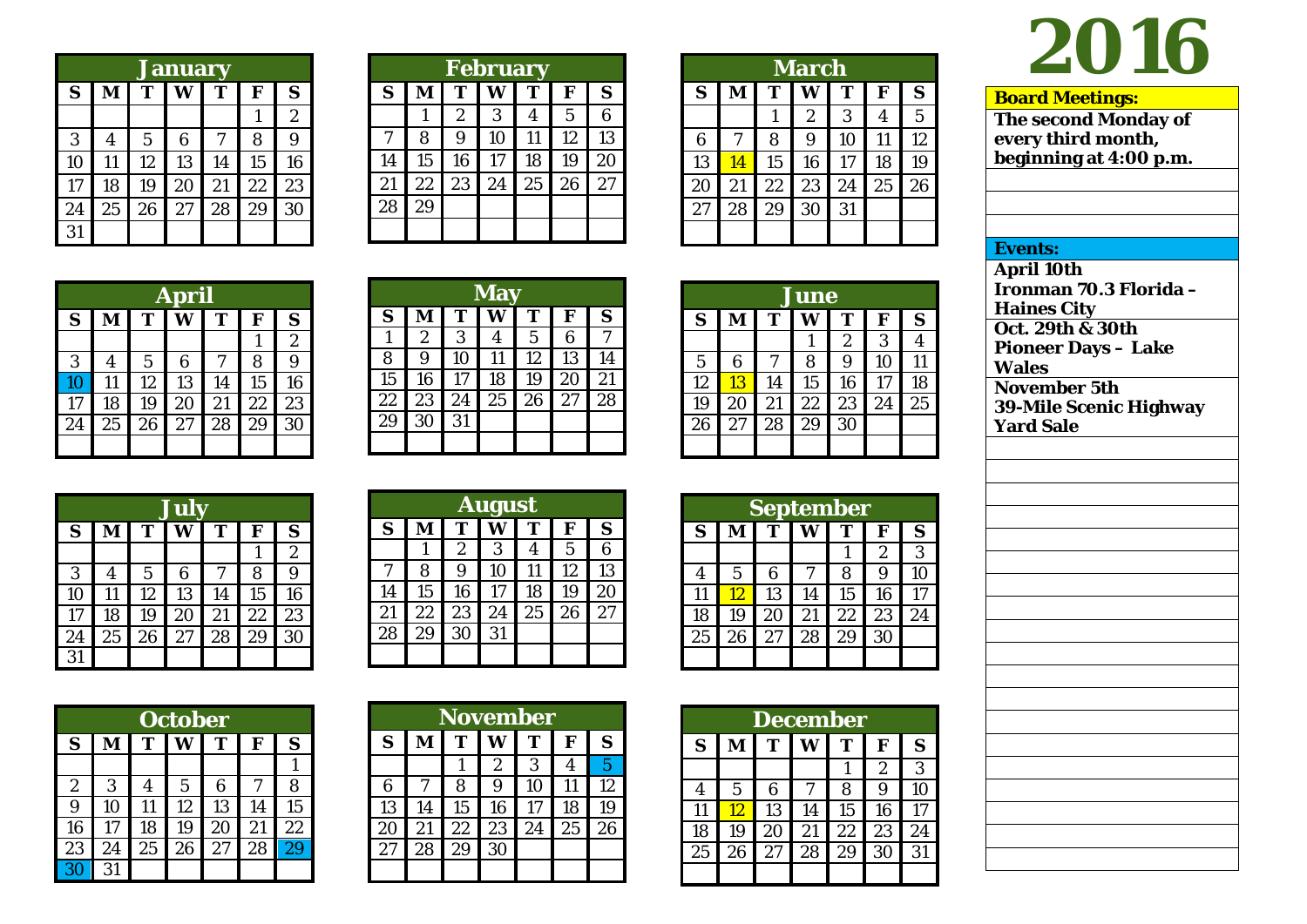# **Knowles, Curtis**

| From:       | Knowles, Curtis                                                                         |  |  |  |
|-------------|-----------------------------------------------------------------------------------------|--|--|--|
| Sent:       | Friday, December 04, 2015 9:33 AM                                                       |  |  |  |
| To:         | Allison Snyder, Lk Wales CoC Financial Consultant; 'Cathy Volosin'; Charlotte Kosek, Lk |  |  |  |
|             | Wales CoC Visitor & Member Services Manager; 'Clerk HIghland Park'; 'Clint Eliason';    |  |  |  |
|             | Knowles, Curtis; 'David Price'; Denna Ware (Sec to CM Office); Slaybaugh, Diane; 'Doug  |  |  |  |
|             | Leonard'; 'Ed Esteve'; 'Edee Feliciano'; 'Eugene Fultz'; Sharpe, Gaye; 'Gordon          |  |  |  |
|             | Broadhead'; 'Jennifer Nanek'; 'Joan Dick'; 'Johanna Buscher'; Kallie Johnson, Lk Wales  |  |  |  |
|             | CoC Business Development Coordinator; 'Kathy Bangley'; Kevin J. Kieft, Lk Wales CoC     |  |  |  |
|             | President/CEO; Kordek, Ryan; 'Larry Blackwelder'; Larry Bosarte (Lk Wales Main Street   |  |  |  |
|             | Promotion Committee Chair); 'Lori Carlton'; 'Margaret Swanson'; 'Marisa Barmby';        |  |  |  |
|             | 'Marlene Wagner'; 'Martha Neher'; Martin Sullivan; Mike Palozzi (Scenic Highway State   |  |  |  |
|             | Program); 'Mimi Hardman'; 'Miriam Vigoa'; Monica Drake Pierce, Lk Wales Depot;          |  |  |  |
|             | Nancy Hicks (Dundee Chamber Exec Dir); Russell Muller (FDOT D1 Scenic Highway           |  |  |  |
|             | Rep); Steve Glenn; 'Tenny Croley'; Wodrich, Tom; Young, Myrtice; Kelly Banks            |  |  |  |
|             | Frostproof Chamber                                                                      |  |  |  |
| Subject:    | 2016-2017 Visit Florida Grant Opportunities                                             |  |  |  |
| Importance: | Low                                                                                     |  |  |  |

Good Morning:

Please see the following webinar announcement from Visit Florida on their 2016‐17 grant program. This is a great opportunity for the cities along the corridor as well as the Ridge Scenic Highway CME to learn more about the grants they offer and how to apply for them.

To get more information on the type of grants offered visit their website at http://www.visitflorida.org/resources/grants-insurance/grants.

Thanks,

**Curtis** 

Curtis Knowles Senior Transportation Planner Polk Transportation Planning Organization ☎ 863.534.6491 | 863.534.6471

From: VISIT FLORIDA News [mailto:news@visitflorida.org] **Sent:** Monday, November 30, 2015 11:09 AM **To:** Palozzi, Michael J **Subject:** Log-In & Learn Webinar: Grant Program Overview **Importance:** Low

To view this email as a web page, go here.

Right-click here to download pictures. To help protect your privacy, Outlook prevented auto matic downlo ad o f this picture from the Internet.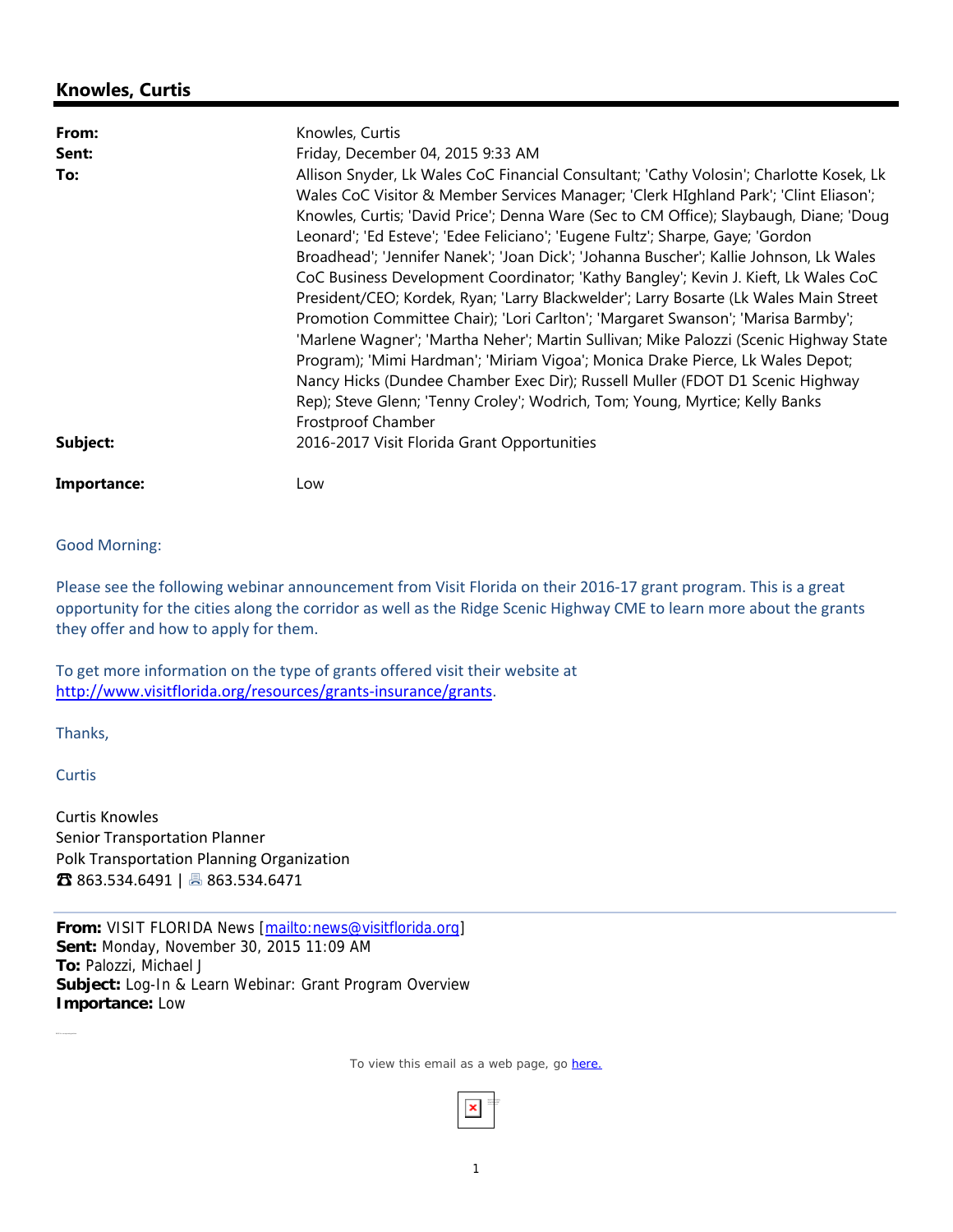# **Log-In & Learn Webinar 2016-17 Grant Program Overview**

Good morning Michael,

The 2016-17 VISIT FLORIDA grant application cycle will be opening soon. Our grants can assist your business with marketing the tourism advantages of the state to attract visitors.

We invite you and your staff to join us for a webinar on **Thursday, December 17 at 10 a.m. EST**. Register now.

During this webinar, we will share:

- Categories and eligibility criteria
- Examples of awarded projects
- New online application process
- Application tips

Michael, we hope you will participate. RSVP here.

Sunny regards, *Industry Relations Team* VISIT FLORIDA (877) 435-2872

 $\overline{R}$ 

This email was sent to michael.palozzi@cbi.com from VISIT FLORIDA.

2540 W. Executive Center Circle, Suite 200, Tallahassee, FL 32301 850-488-5607

Go here to opt-out or manage your email preferences.

VISIT FLORIDA is a registered trademark of the Florida Tourism Industry Marketing Corporation. Copyright 2015 VISIT FLORIDA

*This e-mail and any attached files may contain CB&I (or its affiliates) confidential and privileged information. This information is protected by law and/or agreements between CB&I (or its affiliates) and either you, your employer or any contract provider with which you or your employer are associated. If you are not an intended recipient, please contact the sender by reply e-mail and delete all copies of this e-mail; further, you are notified that disclosing, copying, distributing or taking any action in reliance on the contents of this information is strictly prohibited.*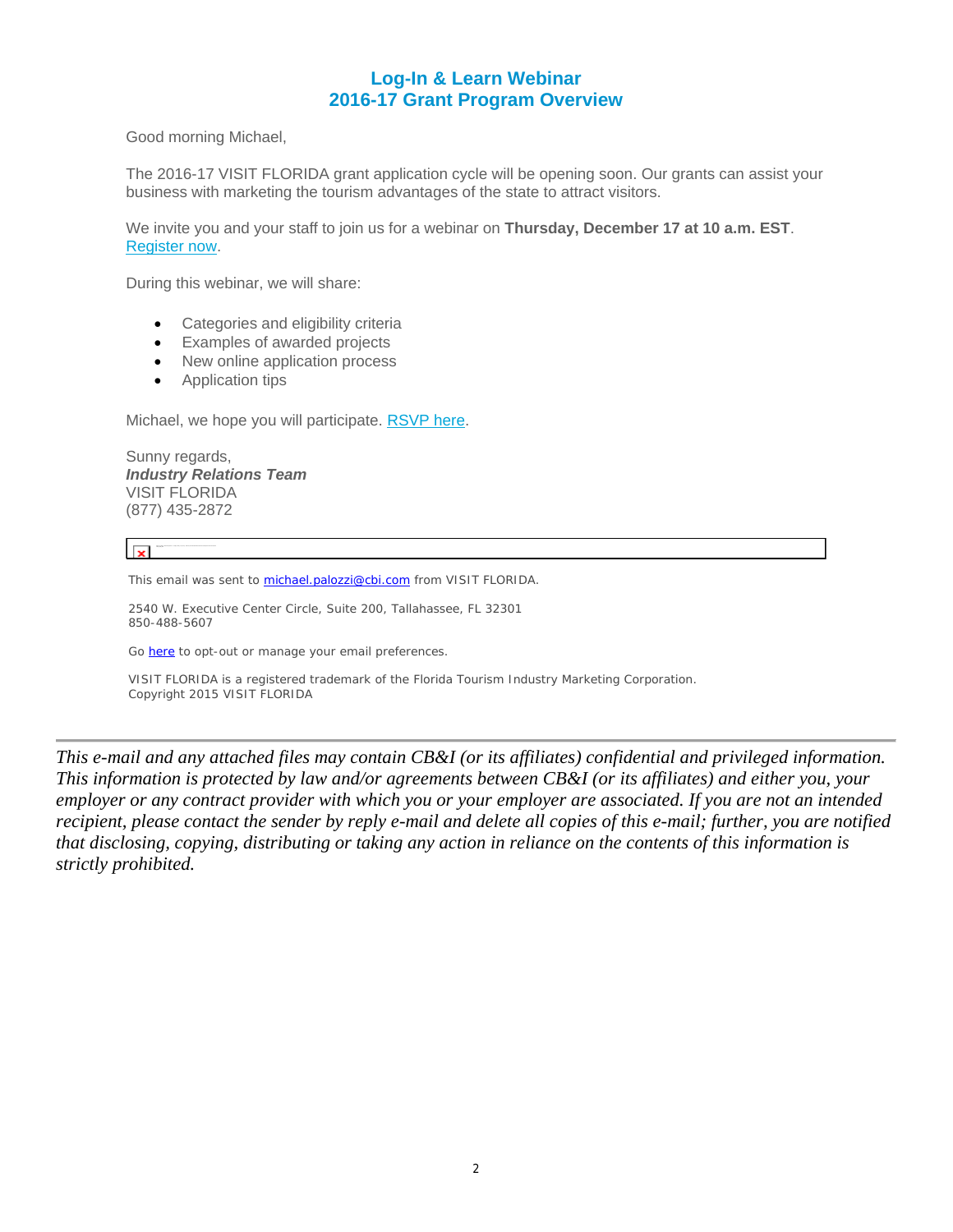

# Grants

You are here: Home (/) ∠ Resources (/resources/) ∠ Grants & Insurance (/resources/grants-insurance/) ∠ Grants

VISIT FLORIDA administers several reimbursement grant programs to assist Partners with marketing their business and publicizing the tourism advantages to the State of Florida.

For more information regarding VISIT FLORIDA's grant programs, please select a program below for more details, application forms, deadlines and criteria:

City-Wide Meetings & Conventions Grant Program (/resources/grants-insurance/grants/city-widemeetings-conventions-grant-program/): VISIT FLORIDA has established an annual Matching Grant program to stimulate the Florida economy by generating new City-Wide Convention Business to the state. Applications are currently being accepted.

Advertising Matching Grants Program (/resources/grants-insurance/grants/advertising-matchinggrants-program/): Grants program to publicize the tourism advantages of the State of Florida. The application period has closed.

Cultural, Heritage, Rural and Nature Tourism Grant Program (/resources/grantsinsurance/grants/cultural-heritage-rural-and-nature-tourism-grant-program/): Reimbursement program designed to provide funding for multi-county and multi-Partner marketing projects for the promotion of Florida's cultural, heritage, rural, nature and education efforts. The application period has closed.

Minority Convention Grant Program (/resources/grants-insurance/grants/minority-conventiongrant-program/): Offered to local governments and non-profit corporations/organizations to attract new national minority conferences and conventions. The application period has closed.

Small Business Grant Program (/resources/grants-insurance/grants/small-business-grantprogram/): Grant program to assist small businesses (those with an income of less than \$1,250,000 gross income per year, or a 501 (c) (3), non-for-profit status) in publicizing their programs and tourism advantages of the State of Florida. The application period has closed.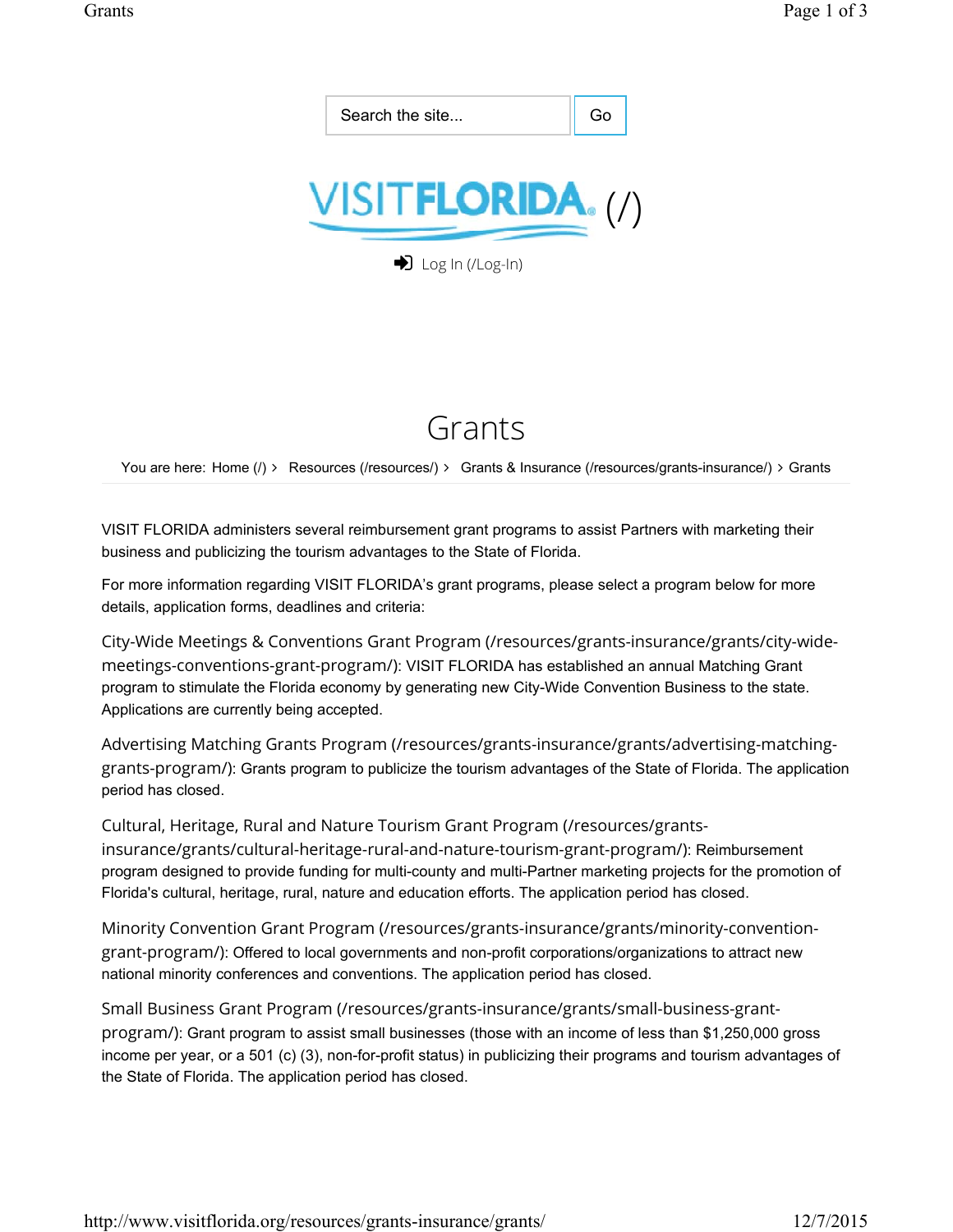International Airline Co-op Program (/work-together/submit-a-proposal/international-airline-co-opprogram/) (International Route Expansion (Airline) Grant Program): The International Airline Co-op Program supports Destination Marketing Organizations (DMO) and Airports within the state to stimulate the Florida economy by expanding international air service to the state.

**Grants Toolkit: (https://visitflorida.box.com/s/dsnc93ms3hpng21r70x5)** Contains vendor forms necessary for reimbursement, sample in-kind form, reimbursement check list, image development release form, Grant Reimbursement Webinar from July 2014, and Grant Webinar for FY 15/16 applications from 12/2014.

# Grant Application Submission Form

# (https://visitflorida.formstack.com/forms/grant\_application\_submission\_form)

You must download and complete your application prior to submission. Once you have completed your grant application please submit using this Grant Application Submission Form, with additional supporting documentation, if needed.

## 2015-2016 Grants Awarded

Advertising Matching Grant Program (/media/13059/advertising-matching-grants-awarded-fy15-16.pdf) Cultural, Heritage, Rural and Nature Tourism Grant Program (/media/13038/chrn-grants-awarded-fy15-16.pdf) Minority Convention Grant Program (/media/13039/minority-grants-awarded-fy15-16.pdf) Small Business Partner Grant Program (/media/13062/small-business-grants-awarded-fy15-16.pdf)

## 2014-2015 Grants Awarded

Advertising Matching Grant Program (/media/13034/advertising-grants-awarded-fy14-15.pdf) Cultural, Heritage, Rural and Nature Tourism Grant Program (/media/13035/chrn-grants-awarded-fy14-15.pdf) Minority Convention Grant Program (/media/13036/minority-grants-awarded-fy14-15.pdf) Small Business Partner Grant Program (/media/13037/small-business-grants-awarded-fy14-15.pdf) Medical Tourism Grant Program (/media/13033/medical-tourism-grants-awarded-fy14-15.pdf)

For more information, contact us at grants@visitflorida.org (mailto:grants@visitflorida.org).

# Contact us

**9** 2540 W. Executive Center Circle Suite 200 Tallahassee, Florida 32301 United States

 $\bigcup$  (877) 435-2872

**2** partner@VISITFLORIDA.org (mailto:partner@VISITFLORIDA.org)

VISIT FLORIDA® is accredited by the Destination Marketing Accreditation Program (DMAP) of the